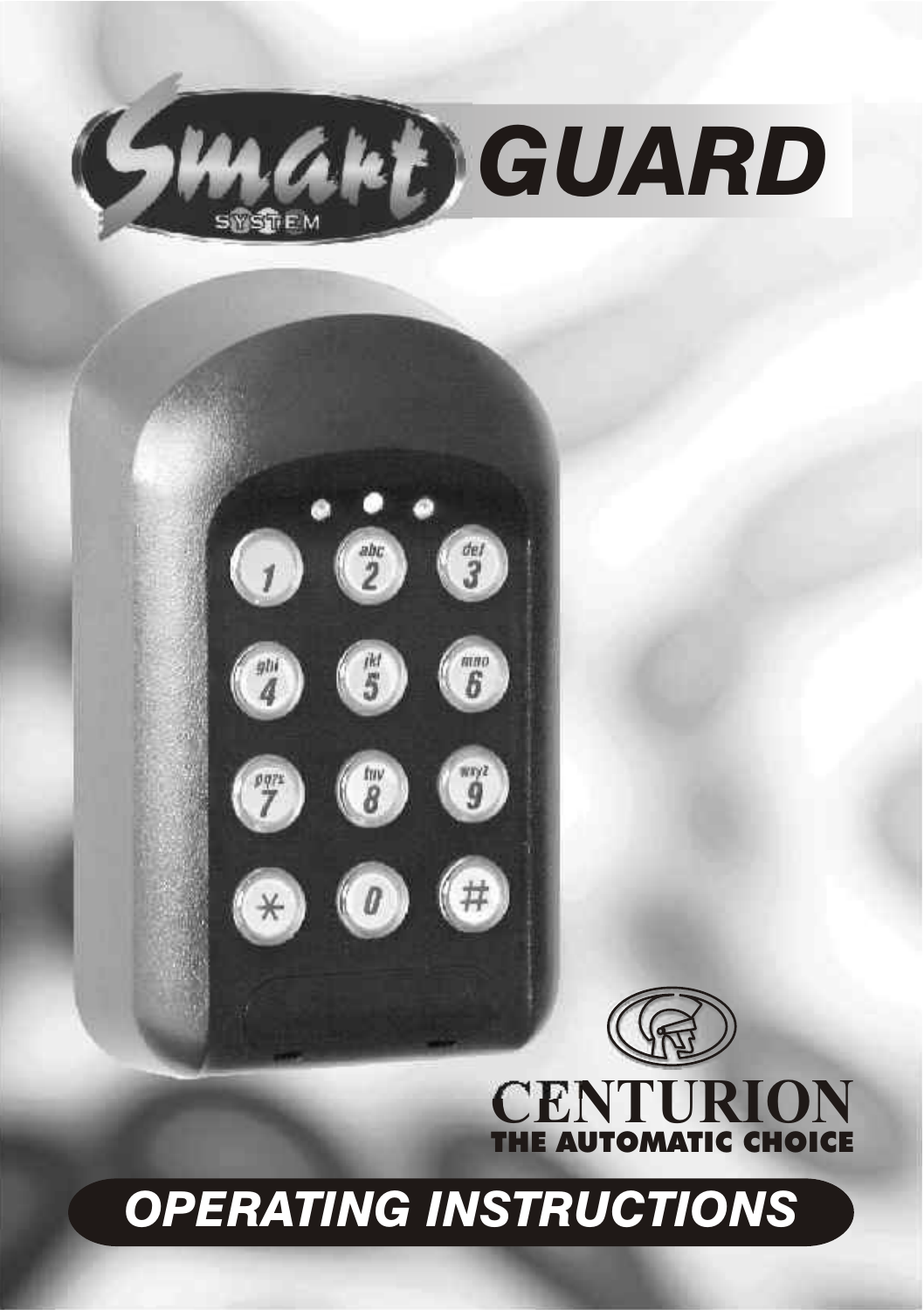

# **o** *In a hurry?*

*The following KwikLearn procedure and connection diagram will enable you to start using your SmartGUARD system right away.*

*Additional procedures are explained later in this manual.*

### *KwikLearn*

Adds a new access code at a specified address. **The code will operate the relay output only.**

| Enter the following keystrokes:                                                                |                                                                 |  |  | <b>INDICATOR LED's</b><br>$\bullet$ |  |  |
|------------------------------------------------------------------------------------------------|-----------------------------------------------------------------|--|--|-------------------------------------|--|--|
| 1. Enter program mode<br>2. Select Kwikl earn<br>3. Enter user address<br>4. Enter access code | $\star$ Master Code T $\star$<br>#<br>Address<br>#<br>Code<br># |  |  | ∩<br>∩                              |  |  |
| + Default master code = 1234<br>Example:<br>KwikLearn access code 93245 into address 25.       |                                                                 |  |  |                                     |  |  |
| (Master code = $1234$ )                                                                        |                                                                 |  |  | INDICATOR LED' s                    |  |  |
|                                                                                                |                                                                 |  |  | 美                                   |  |  |
| Enter program mode<br>Select KwikLearn                                                         |                                                                 |  |  | ∩<br>∩                              |  |  |
|                                                                                                | #                                                               |  |  |                                     |  |  |
| Enter user address                                                                             | $\#$<br>5                                                       |  |  |                                     |  |  |
| Enter access code                                                                              | #                                                               |  |  |                                     |  |  |
|                                                                                                |                                                                 |  |  |                                     |  |  |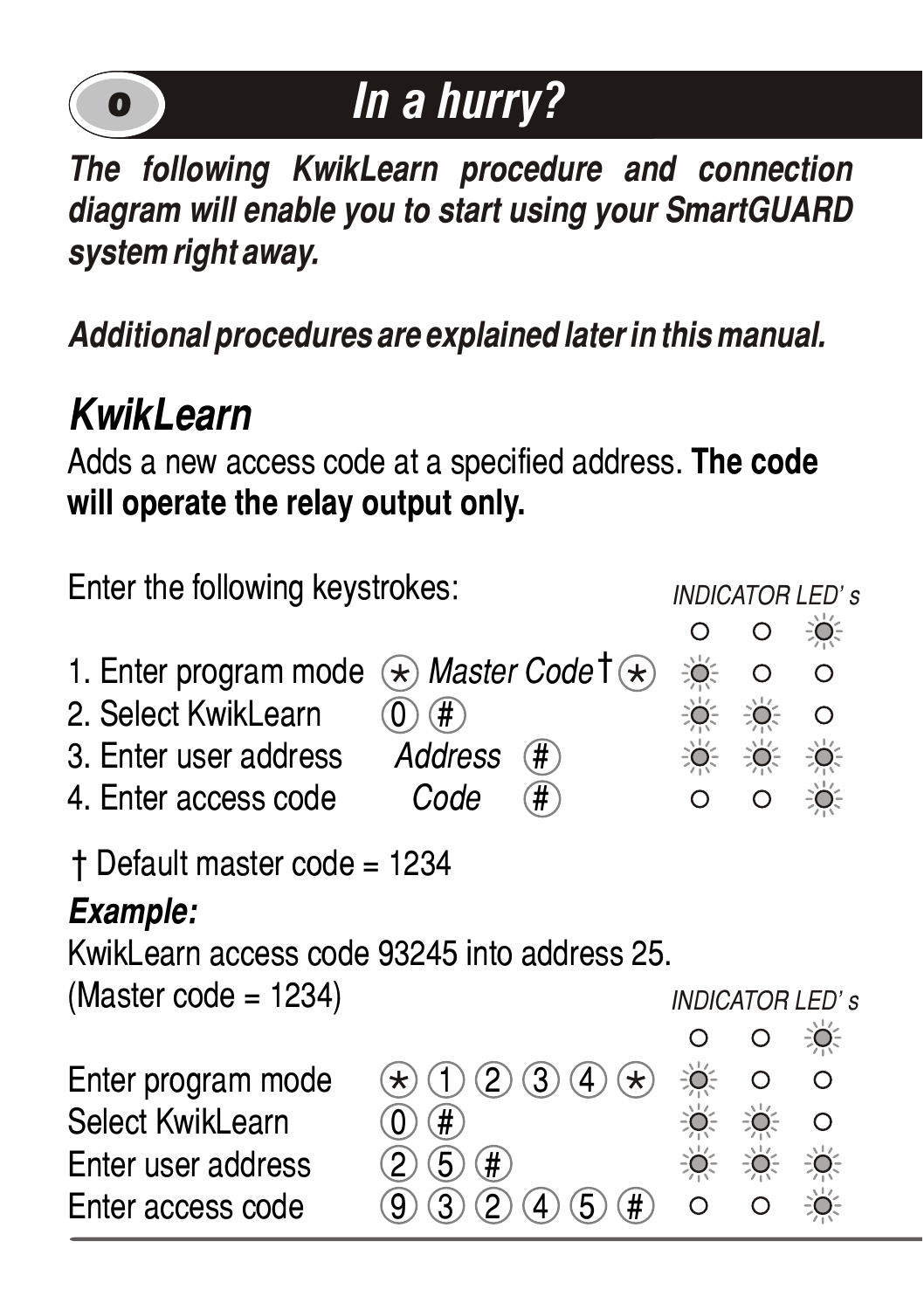## *Quick Reference Connection Diagram:*

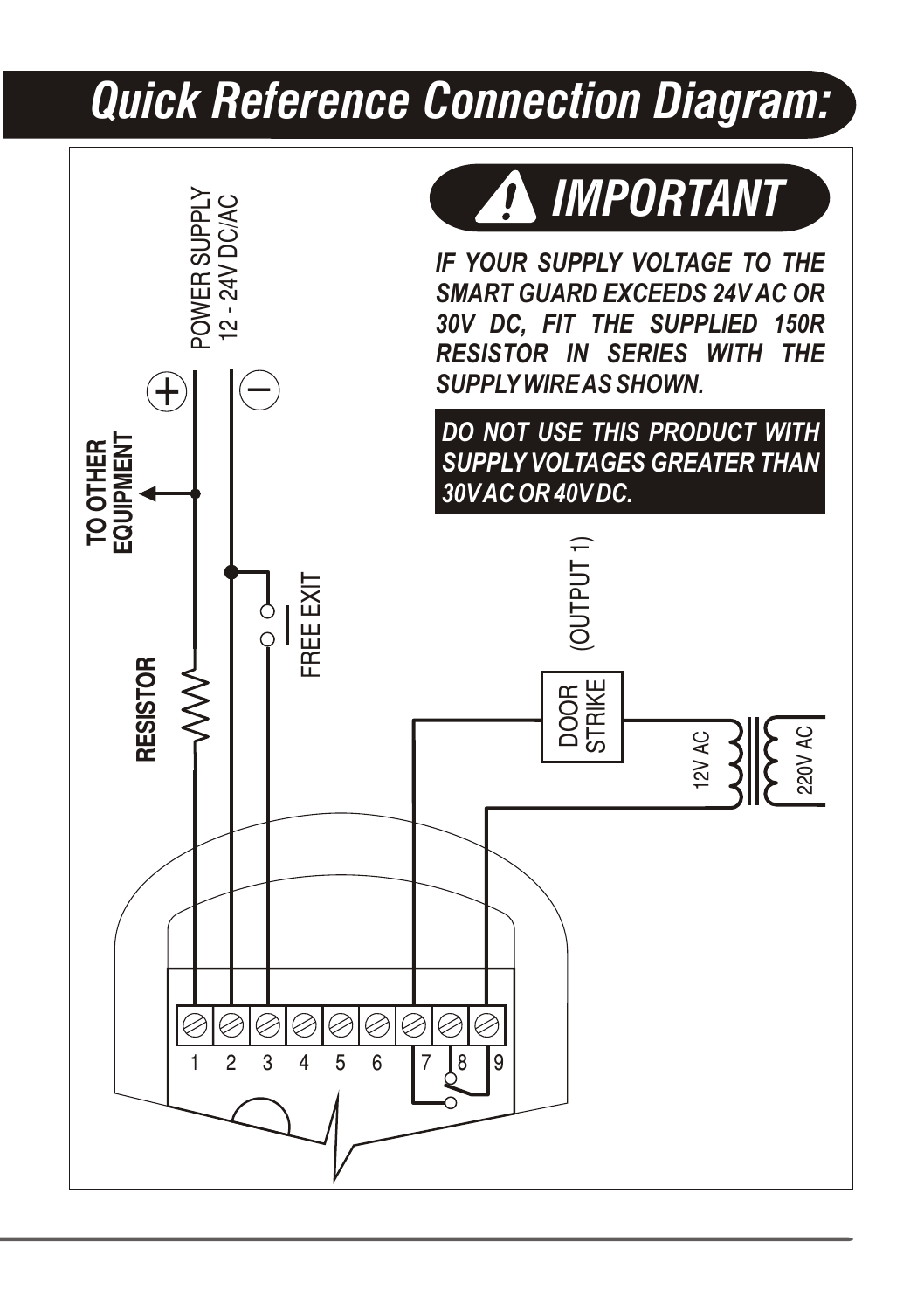# *How to Follow the Procedures*

*The procedures in this manual require the user to perform certain sequential actions on the keypad. To assist you, the combined state of the three LED indicators on the keypad corresponds with particular steps within a procedure. When carrying out the procedures, please be aware of the following:*

*The factory default master code (1 2 3 4) is used throughout this manual as an example only. Refer to page 5 for instructions on how to change the master code.* 

| # | Indicates a particular key to be pressed<br>on the keypad by the user. |
|---|------------------------------------------------------------------------|
|   | Indicates a lit LED                                                    |
|   | Indicates optional entries                                             |

#### *IMPORTANT WHEN CHOOSING AN ACCESS CODE NUMBER*

- ! *If you intend using the DURESS security parameter (Page 16), ensure that no consecutive numbers are assigned as codes.*
- ! *Ensure that the desired code has not been allocated already.*

*© Centurion Systems (Pty) Ltd 2003 Document Ref: 1029.D.01.0001\_3 Last Revised 29.11.2004*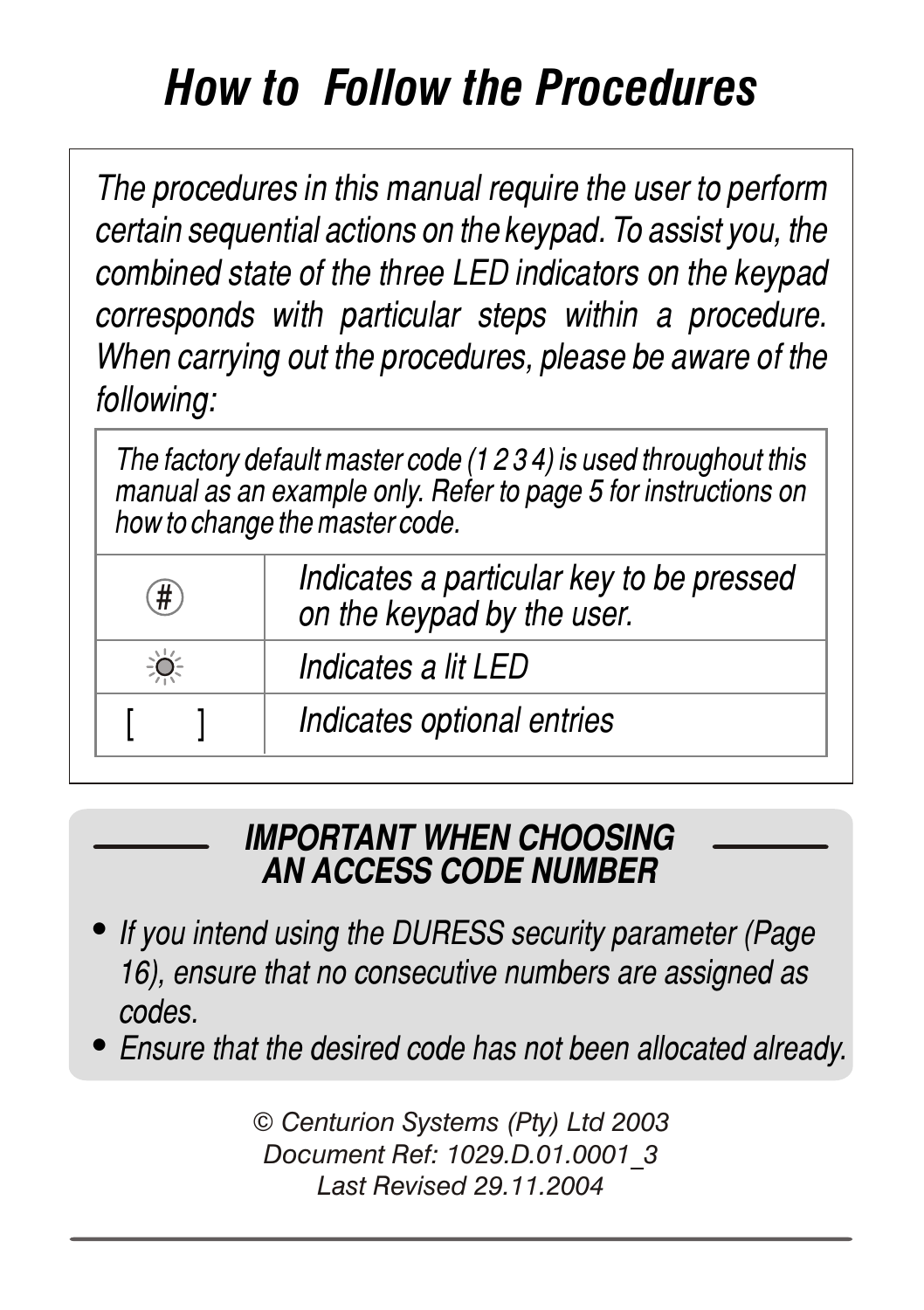### *Table of contents*

| Changing the Master Code5                                              |
|------------------------------------------------------------------------|
|                                                                        |
| Deleting a user: $\dots \dots \dots \dots \dots \dots \dots \dots$ . 8 |
|                                                                        |
| Setting the anti-hack parameters: 12                                   |
| Setting the key wipeout timer:14                                       |
| Setting the security parameters: 16                                    |
| Backing up the unit: $\ldots \ldots \ldots \ldots \ldots \ldots$       |
|                                                                        |
| Defaulting the unit: $\ldots \ldots \ldots \ldots \ldots \ldots$ .     |
| Defaulting the Master Code: 21                                         |
| Defaulting the System Parameters:  21                                  |
| Typical mounting instructions: 22                                      |
| Fitting the optional anti-tamper switch $\ldots \ldots$ . 24           |
| Typical connection diagram: 25                                         |
| Glossary26                                                             |
| Installation Information  27                                           |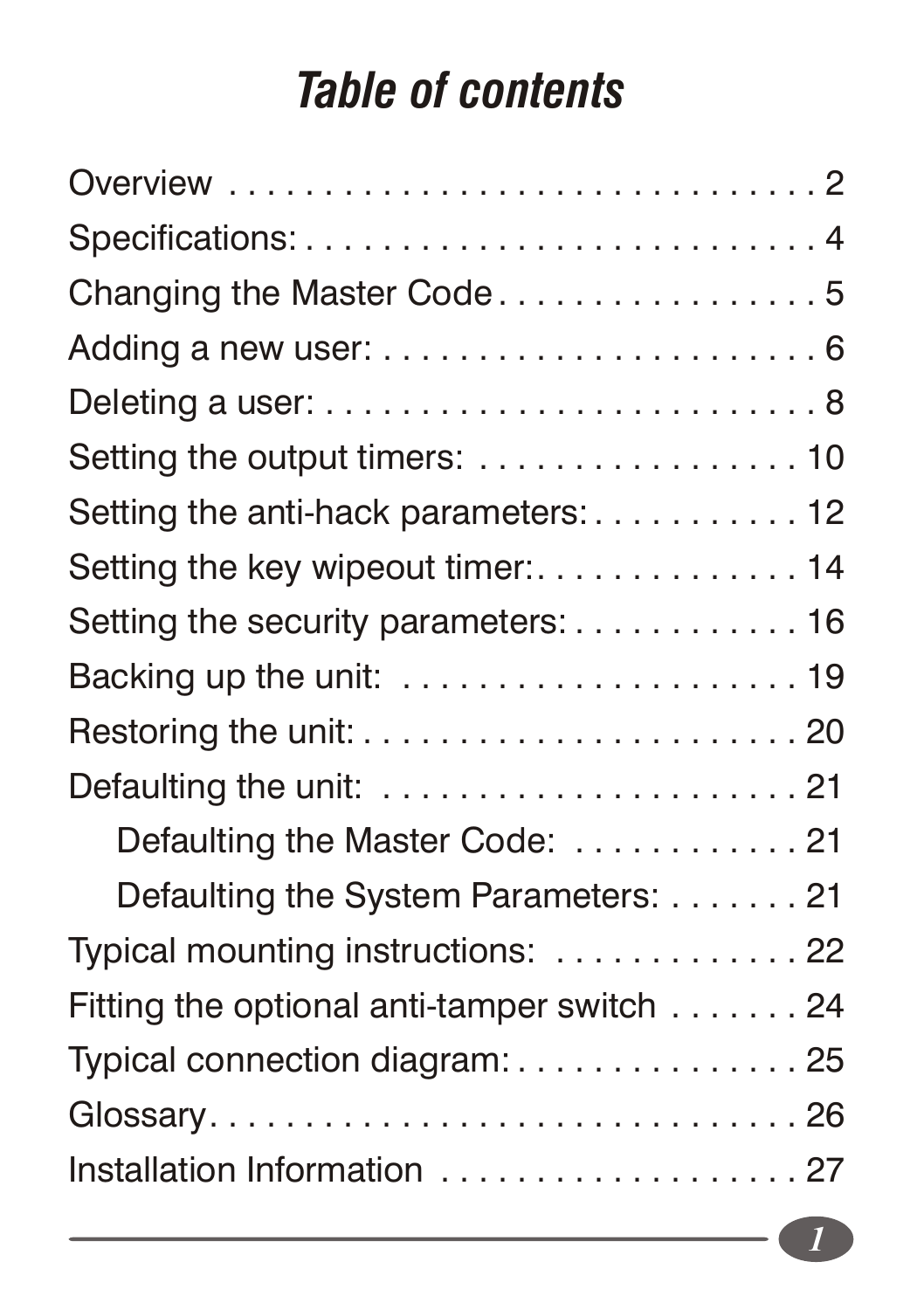# *Overview*

The Centurion SmartGUARD is a durable, quality keypad designed to provide high security access control to restricted areas. The unit is weatherproof, and the keys are backlit for ease of use at night. Access is granted by the keying in of a valid access code. The access code can vary from one to ten digits. Up to one thousand different access codes can be stored within the unit's non-volatile memory. New codes can be added, and existing codes deleted as required. "Token" codes can be added, allowing only a preset number of activations, after which the code becomes invalid. Each code can operate one or more of the three available outputs. The first output is a potential free relay contact capable of switching up to 3A at 50V. Both normally closed and normally open contacts are available. The second and third outputs are open collector channels, capable of directly switching any negative triggered equipment, or an external relay. The output channels can be set as pulsed or latching, with pulse times adjustable in one second increments between one second and four minutes. The open collector output channels can be used with the optional CP105 Smart Switch, allowing secure control of equipment a distance away from the main unit. An anti-hack feature can be enabled, causing the unit to shut down after a pre-selected number of incorrect codes have been entered. The unit will then reset after a pre-selected time. A telltale LED will indicate that the antihack feature has been triggered. The third output channel can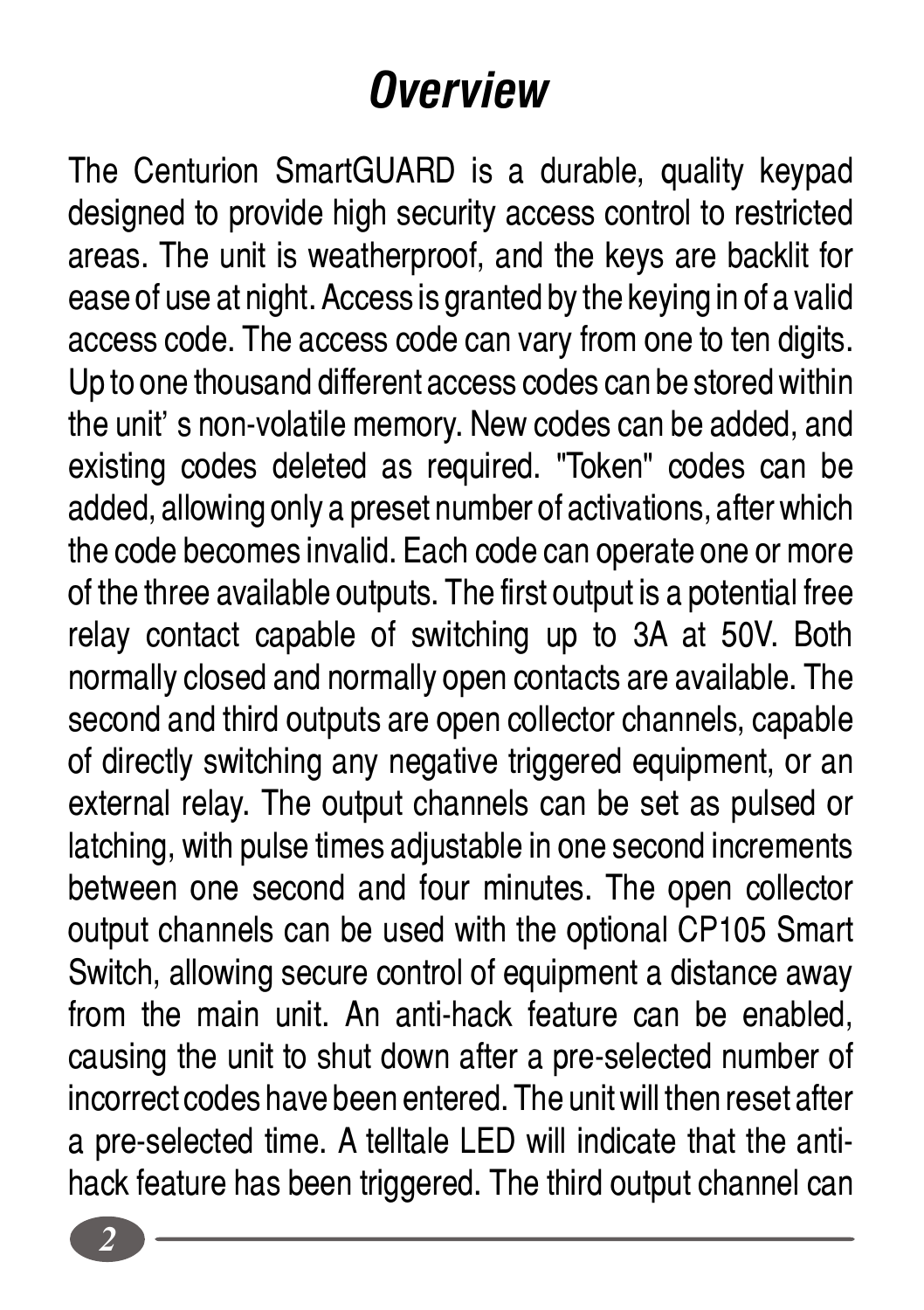be used as an alarm channel, triggered by various panic or alarm conditions. The relay output can be activated by an external pushbutton, giving free exit capability. Once programmed, the system can be backed up onto the optional CP108 backup module. This allows the system to be easily restored if required. An optional independent tamper switch can be fitted to provide a contact indicating if the unit has been forced open, or removed from its mountings.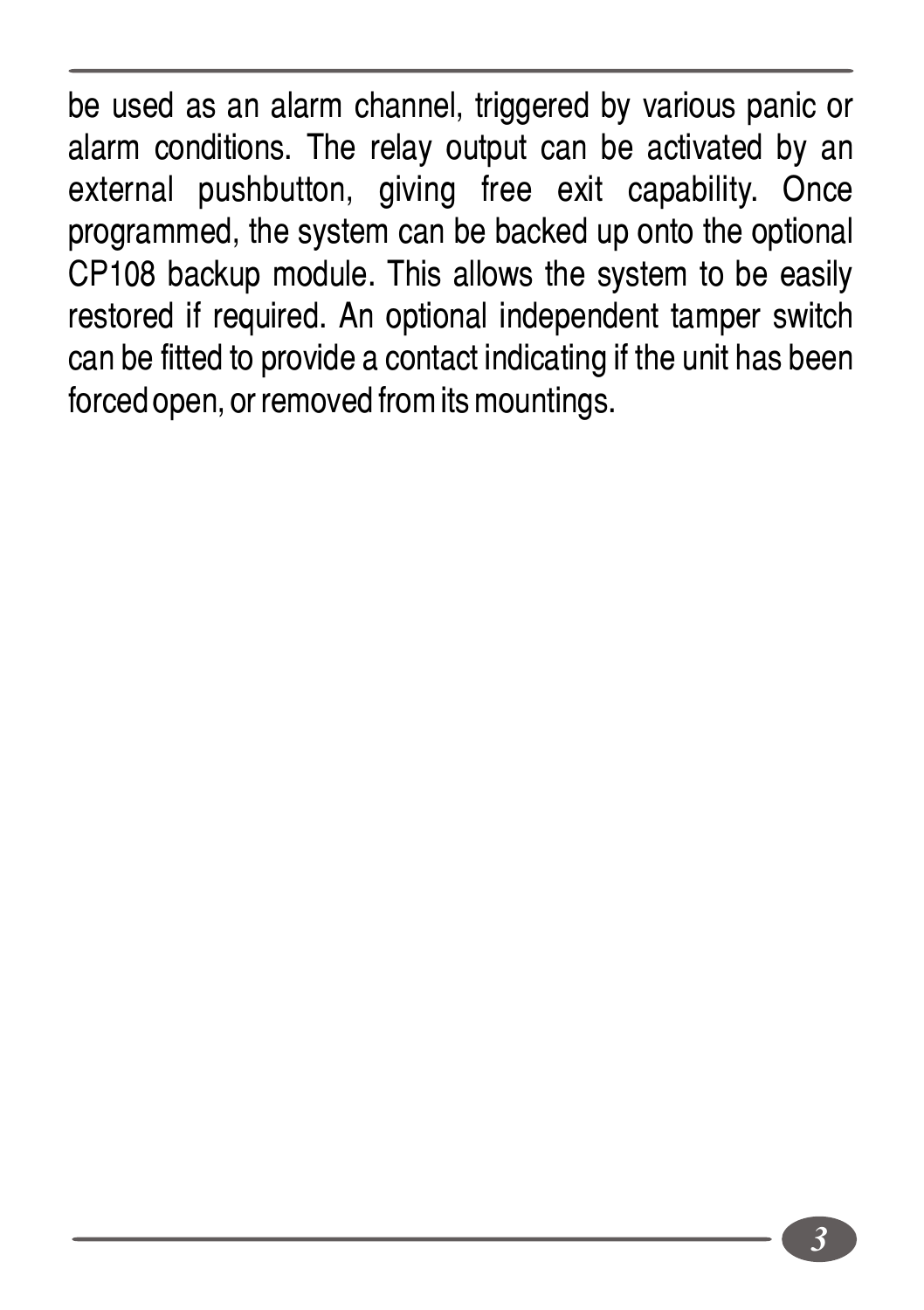## *Specifications*

### *Physical:*

Supply voltage: 12V-24V AC/DC Standby current: 32mA Maximum current:  $180 \text{mA}^1$ <br>Operating temperature:  $15 \text{C}$  to +55C Operating temperature:  $\frac{15C \text{ to}}{0.90\%}$ Operating humidity:  $0.90\%$ <sup>2</sup><br>Output relay rating:  $1 \times 3A$  @ 50V<sup>3</sup> Output relay rating: Open collector rating: 2 x 50mA @ 24V Housing material:<br>
Degree of protection:<br>
PE55 Degree of protection:

 $180mA<sup>1</sup>$ 

### *Functional:*

Code length: 1-10 Digits Memory retention: >200 years Token codes: 1- 254 activations

Memory capacity: 1000 unique non-volatile codes Output pulse range: 1-255s adjustable, or latched

*(1) All outputs active, Smart Switches on Ch2 & Ch3. (2) Non-condensing. (3) Non-inductive load.*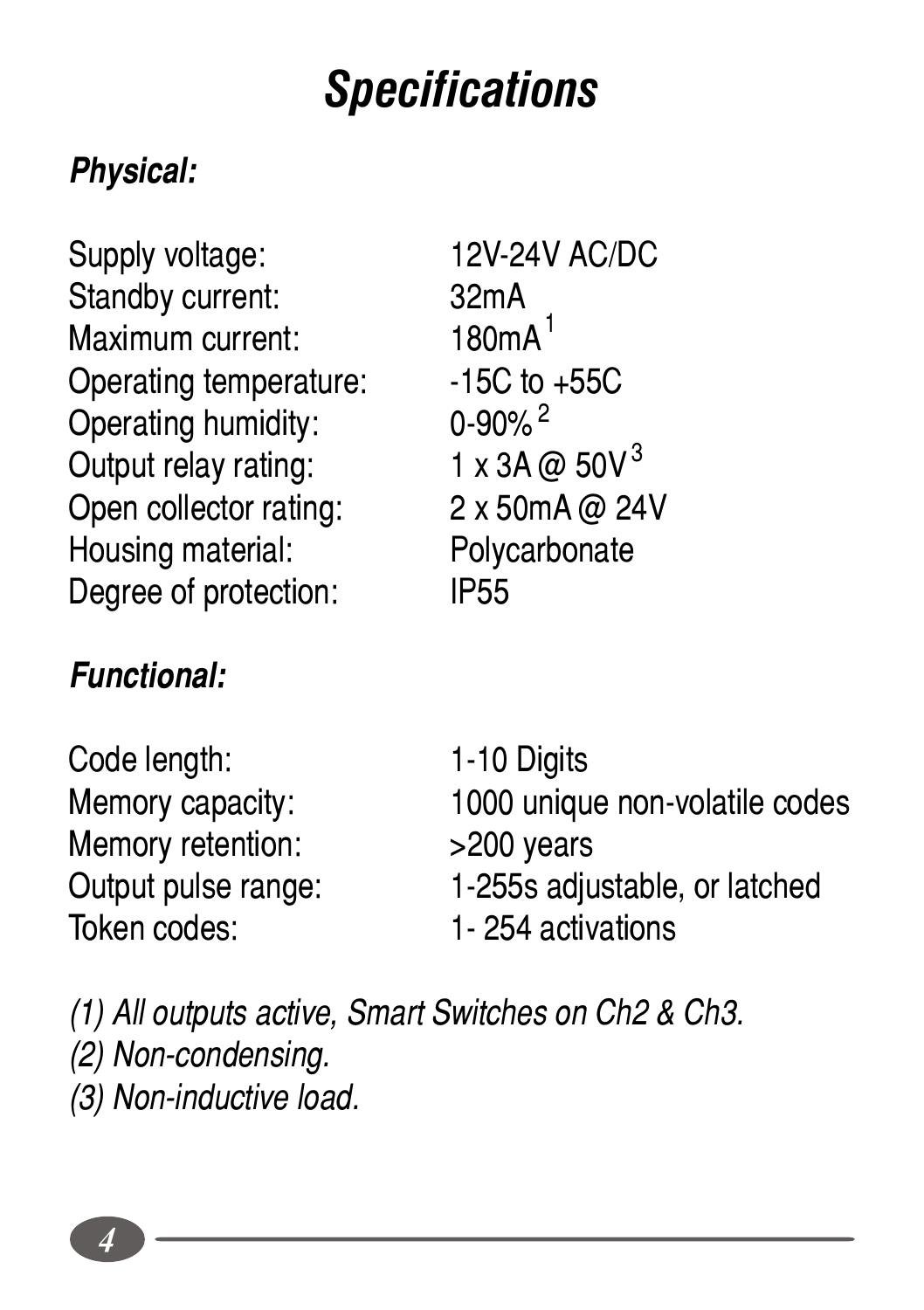# *Changing the Master Code*

Replaces the default or currently stored master code with a new master code. The master code may also be learned by following the procedure on page 6, Adding a New User.

*Notes:*

- ! *The master code must always be stored at address 0.*
- ! *The master code can be used as a normal access code.*

| <b>INDICATOR LED's</b> |               |               |  |
|------------------------|---------------|---------------|--|
|                        |               | $\frac{1}{2}$ |  |
| ₩                      |               | $\circ$       |  |
| ₩                      | $\frac{1}{2}$ | $\circ$       |  |
|                        |               |               |  |
|                        | $\Omega$      | $\frac{1}{2}$ |  |
|                        |               | 0. 0. 0.      |  |

### *Example:*

Replace the default master code 1234 with a new master code, 3781 *INDICATOR LED's*

÷ŏ.  $\Omega$  $\Omega$ 1. Enter Program mode  $\leftrightarrow$  Master Code  $\leftrightarrow$ ö  $\Omega$  $\Omega$ 2. Select *KwikLearn* (0  $\Omega$ 3. Enter address  $\bigcirc$   $\bigcirc$   $\bigcirc$  $(3)$   $(7)$   $(8)$   $(1)$   $(4)$ 4. Enter new code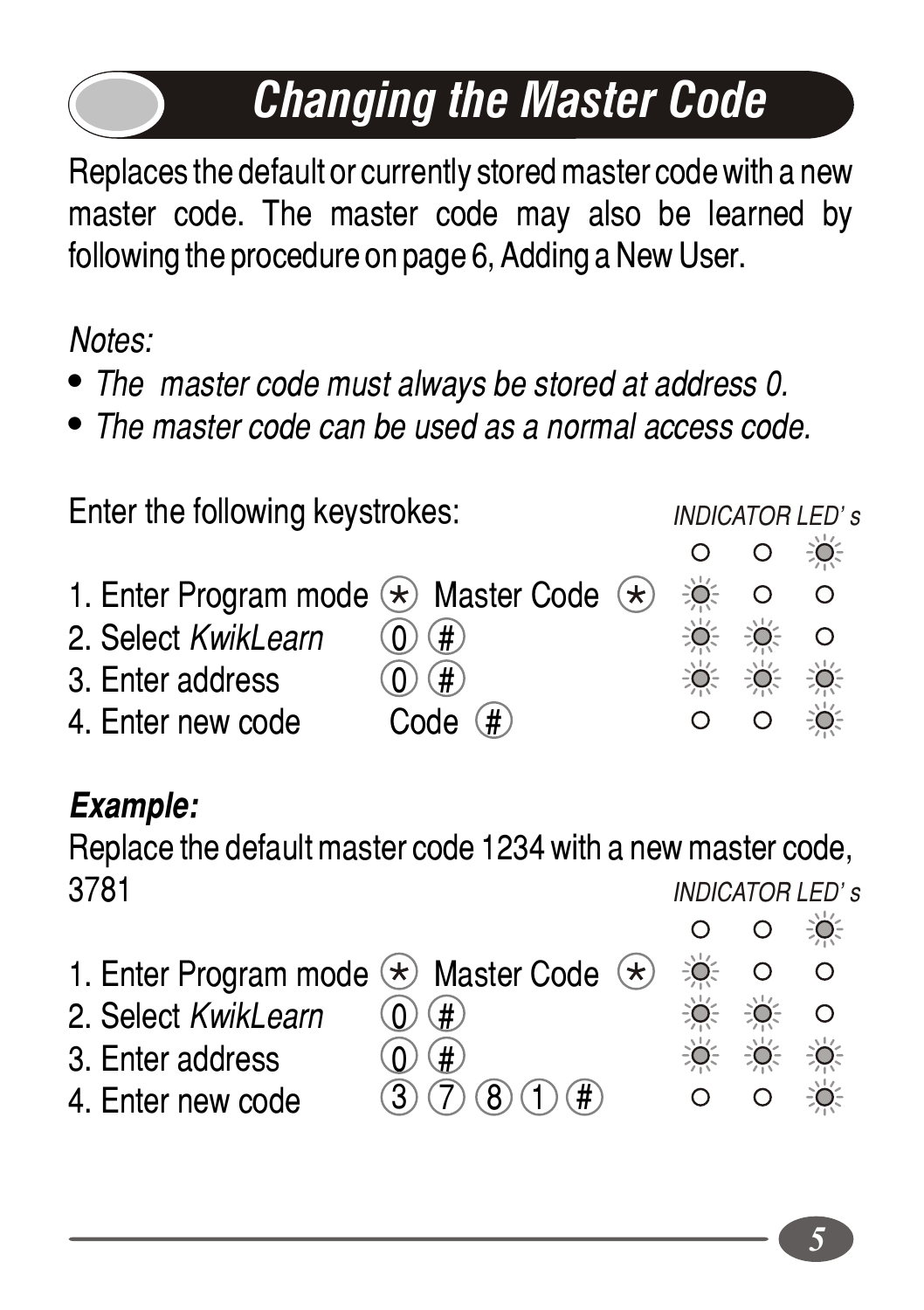### 1 *Adding a new user*

*INDICATOR LED's*

Adds a new access code at a specified address, assigns which outputs the code must activate, and how many accesses are allowed before the code becomes invalid.

Enter the following keystrokes:

|                                                           |                                |     |          | ÷.        |  |
|-----------------------------------------------------------|--------------------------------|-----|----------|-----------|--|
| 1. Enter Program mode $\langle \star \rangle$ Master Code | $\left( \mathbf{\star}\right)$ | ÷Ö. |          | റ         |  |
| 2. Select Add menu                                        | #                              |     | -Ò-      | റ         |  |
| 3. Enter user address                                     | Address<br>$(\#)$              | ÷O. | ÷Ö.      | 道         |  |
| 4. Enter access code                                      | Code<br>(#                     |     | ÷Ő.      | Ŏ         |  |
| 5. Select outputs                                         | [Output] $(\#)$ †              | Ω   | ÷Ő.      | ÷Ö.       |  |
| 6. Assign outputs                                         | #                              | റ   | $\Omega$ | $\bullet$ |  |
| 7. Enter access limit                                     | $[Accesses](#)$ $\ddagger$     |     | ÷Ö.      | O         |  |
| 8. Exit Add menu                                          | #                              | O.  | $\Omega$ | ∩         |  |
| 9. Exit Program mode                                      | #)                             |     |          |           |  |

† Repeat step 5 for additional outputs.

‡ Repeat steps 3 - 7 for additional users.

*Notes:*

! *If no output is specified, the relay output is selected.*

! *If the number of access are not specified in step 7, unlimited access is set. Care must be taken to ensure the desired access limit is correctly applied. NB: If unlimited accesses are required, only enter # at step 7.*

### *Example:*

Add access code 527 into address 10. Code must operate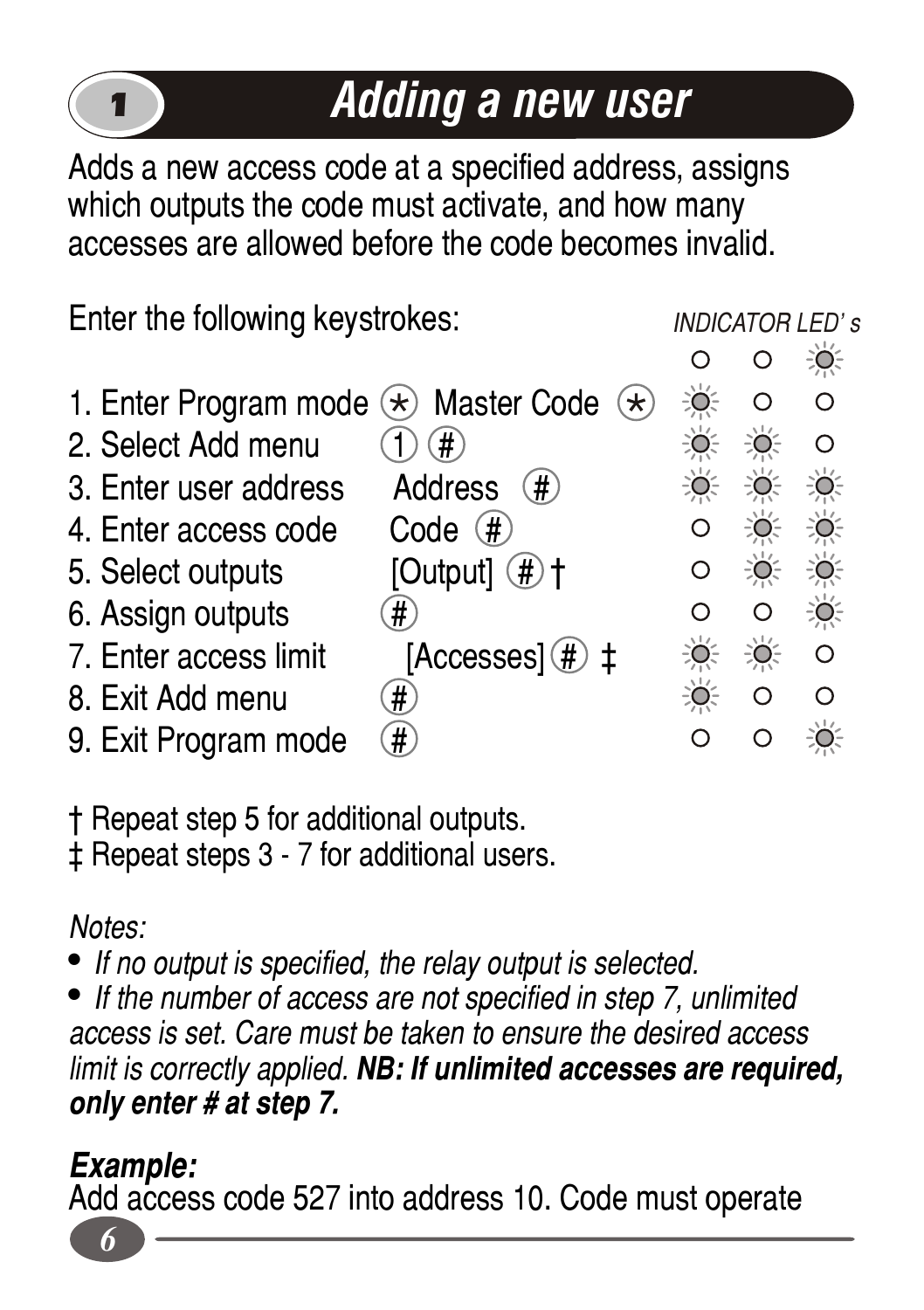output 2. Code is valid forever. (Master code = 1234)

Enter Program Select Add me Enter user adde Enter access c Select outputs Assign outputs # Enter access li Exit Add menu # Exit Program n

*INDICATOR LED's*

|      |                                                            |         |                  | $\mathbb{Q}$ |  |
|------|------------------------------------------------------------|---------|------------------|--------------|--|
| mode | $(2)$ $(3)$ $(4)$<br>D<br>′∗<br>$\mathcal{F}_{\mathbf{t}}$ | ŏ       | ∩                | Ó            |  |
| nu   | #                                                          |         | Ò.               | Ō            |  |
| ress | #                                                          | Q       | O.               |              |  |
| ode  | 7)<br>$\Omega$<br>$(\#)$<br>5                              |         |                  |              |  |
|      | #<br>2                                                     | О       | $\bullet$        | $\bullet$    |  |
|      | #                                                          | $\circ$ | $\circ$          | ۱            |  |
| mit  | #                                                          |         | $\sum_{i=1}^{n}$ | $\circ$      |  |
|      | #                                                          |         | O                | O            |  |
| ode  |                                                            |         |                  |              |  |
|      |                                                            |         |                  |              |  |

#### *Example:*

Add access code 93523 into address 10. Code must operate outputs 1 and 3. Code is valid for 2 uses. (Master code = 1234)

*INDICATOR LED's*

*7*

| Enter Program mode | 3)<br>႒<br>Δ<br>$^\star$<br>$^\star$ |  |  |
|--------------------|--------------------------------------|--|--|
| Select Add menu    | #                                    |  |  |
| Enter user address | #                                    |  |  |
| Enter access code  | $^{\ast}$                            |  |  |
| Select outputs     | #                                    |  |  |
| Assign Outputs     | #                                    |  |  |
| Enter access limit | #                                    |  |  |
| Exit Add menu      | #.                                   |  |  |
| Exit Program mode  | #                                    |  |  |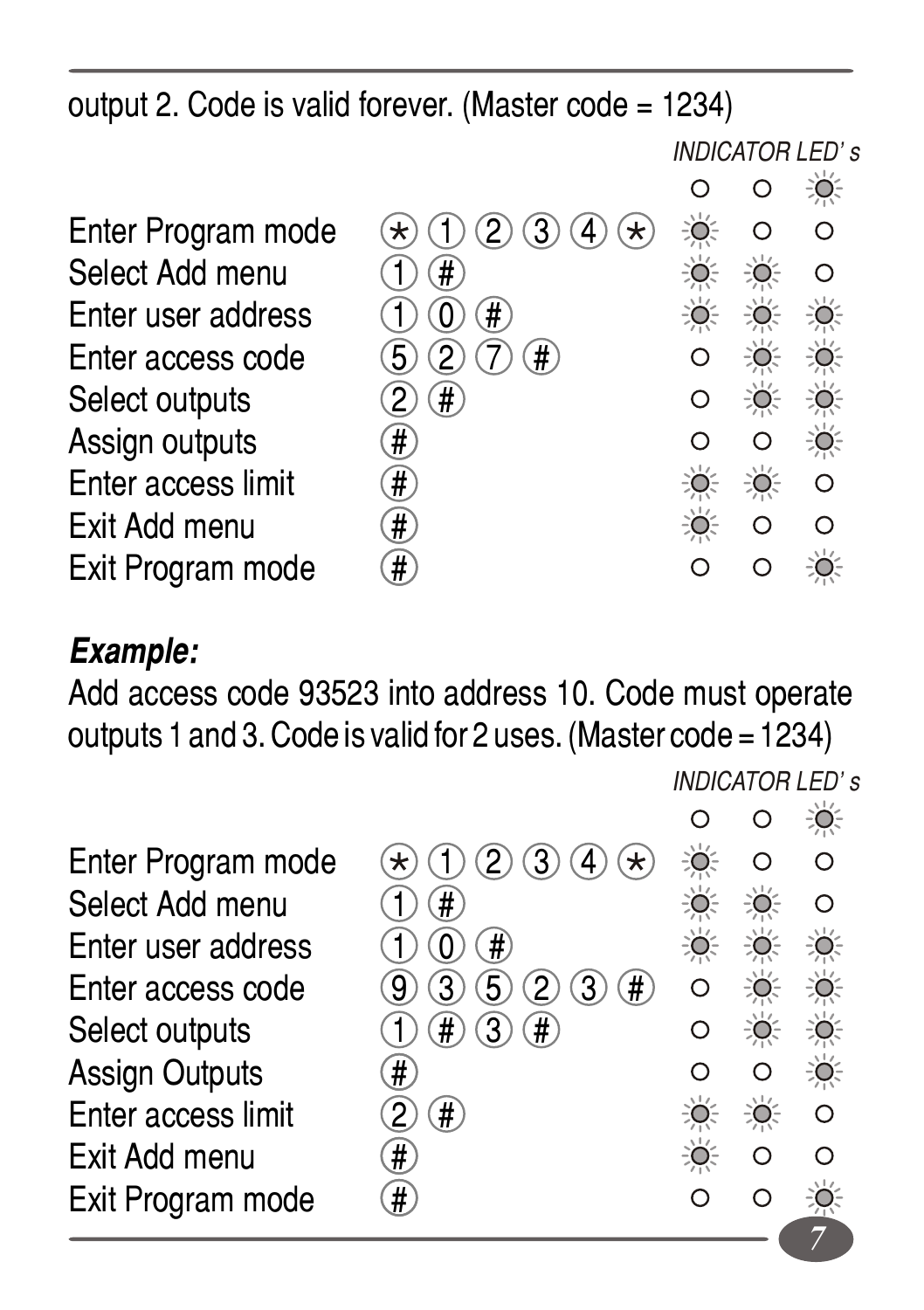

### *Deleting a user*

Deletes an access code at a specified address.

Enter the following keystrokes: *INDICATOR LED's*  $\Omega$ ÷ö- $\circ$ 1. Enter program mode  $\ast$  Master Code  $\ast$  $\Omega$ ŏ  $\cap$ 2. Select Delete menu  $(2)$   $(4)$ ∹Ò⊱  $\Omega$ ŏ. ₩ 3. Enter user address  $Address$   $#$   $#$  $\Omega$ 4. Exit Delete menu  $(\widehat{H})$  $\cap$  $\Omega$ 5. Exit Program mode  $(\#$  $\Omega$  $\cap$ EÒ.

† Repeat step 3 to delete additional user codes.

*Note:*

*If Address is specified as 0, all access codes will be deleted, and the master code will revert to 1234.*

#### *Example:*

Delete access code at address 99. (Master code = 1234)

*INDICATOR LED's* $\circ$  $\Omega$ 

÷Ŏ÷

 $\Omega$  $\frac{1}{2}$  $\Omega$  $\Omega$  $\Theta$  $\circ$  $\circ$  $\circ$ ÷O.

Enter Program mode  $\mathcal{F}(\mathcal{F})$  (1) (2) (3) (4)  $\mathcal{F}$ ) Select Delete menu  $(2)$   $(4)$ Enter user address  $(9)$   $(9)$   $(4)$ Exit Delete menu  $(\#)$ Exit Program mode

*8*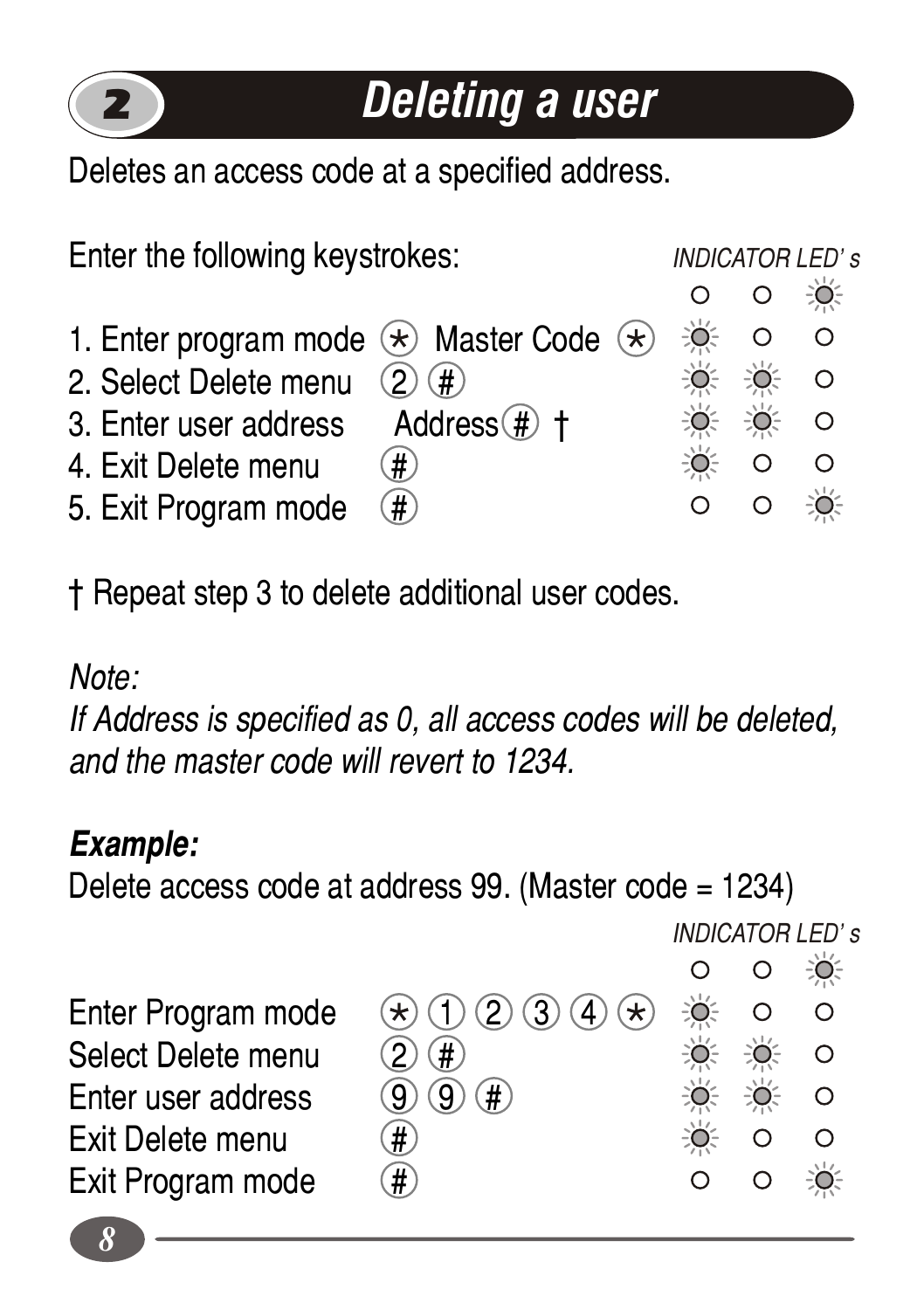#### *Example:*

Delete all access codes. (Master code = 1234)

Enter Program mode  $\mathcal{F}(\mathcal{F})$  (1) (2) (3) (4)  $\mathcal{F}$ ) Select Delete menu  $(2)$   $(4)$ Enter user address  $\qquad \qquad \textcircled{1}$ Exit Delete menu  $(\#)$ Exit Program mode

*INDICATOR LED's*  $\Omega$  $\circ$ -6  $\circ$  $\circ$  $\circ$  $\Omega$  $\circ$  $\Omega$  $\bullet$  $\Omega$ 

#### *Example:*

Delete access code at address 54 and 87. (Master code = 1234)

Select Delete menu  $(2)$   $($ #)<br>Enter user address  $(5)$   $(4)$   $($ # $)$ Enter user address 5 4 # Enter user address  $(8)$  (7)  $(4)$ Exit Delete menu  $(\text{#})$ Exit Program mode

*INDICATOR LED's*÷Ŏ.  $\Omega$  $\Omega$ Enter Program mode  $\qquad$   $\qquad$   $($  1  $)$   $($  2  $)$   $($   $)$   $($   $\rightarrow$  $\Omega$  $\Omega$  $\circ$  $\Omega$  $\Omega$  $\circ$  $\circ$  $\Omega$  $\Omega$ ÷Ò.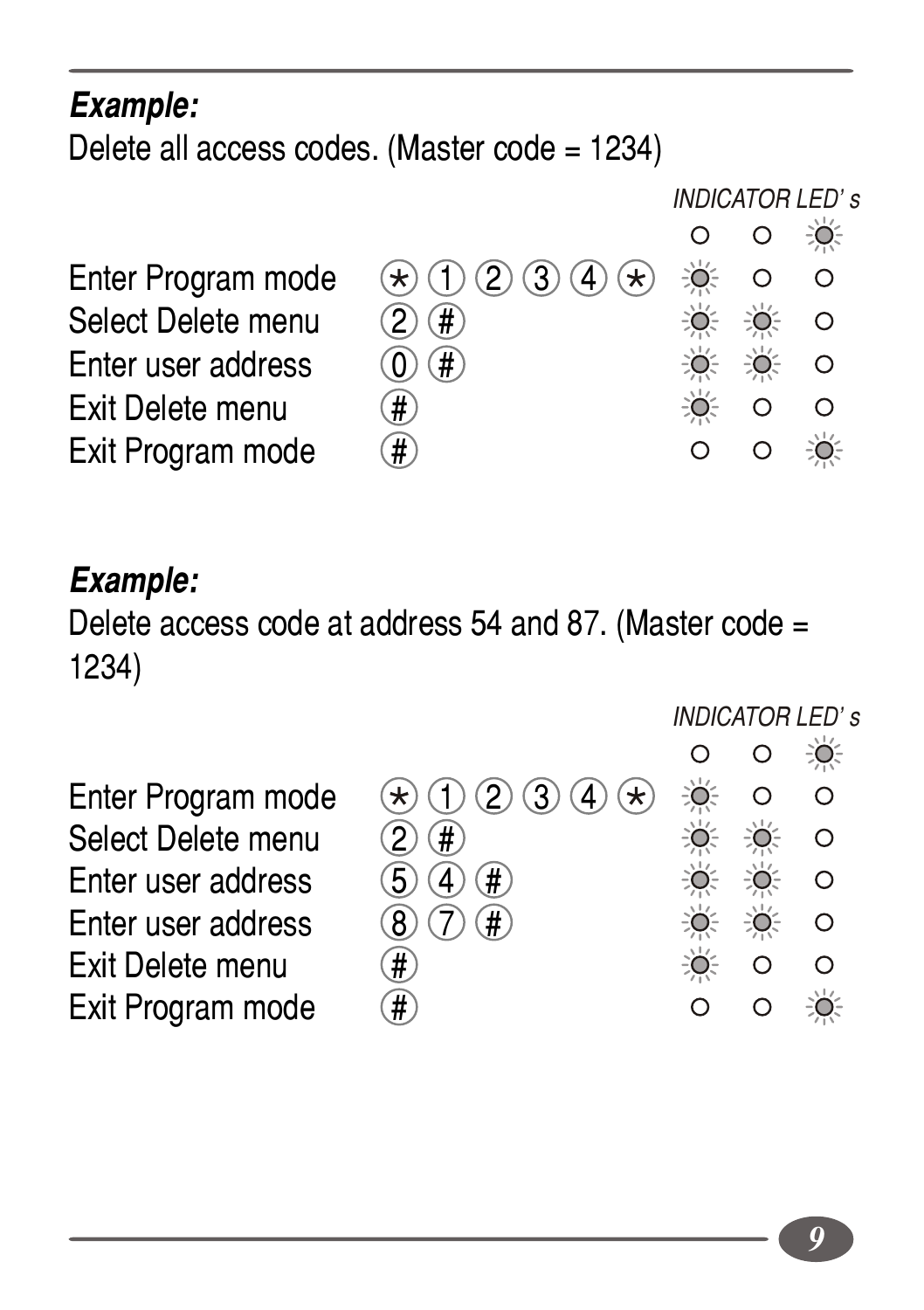## *Setting the output timers*

Sets the output pulse time of the output channels. Default setting is 1 second pulse.



† Repeat step 3 & 4 for additional channels.

*Notes:*

3

- ! *A pulse time of 0 seconds will give a latched output.*
- ! *Maximum pulse time is 255 seconds.*

### *Example:*

Set Output 1 to a 1 second pulsed output.

(Master code = 1234)

Enter Program mode  $\Rightarrow$  1 2 3 4  $\leftrightarrow$ <br>Select Output menu 3 # Select Output menu Enter Output channel  $\Box$ 

 $\Omega$ ∩ ÷Ŏ.  $\Omega$ 

 $\circ$ ٠Ö

*INDICATOR LED's*

÷Ö.

 $\Omega$ 

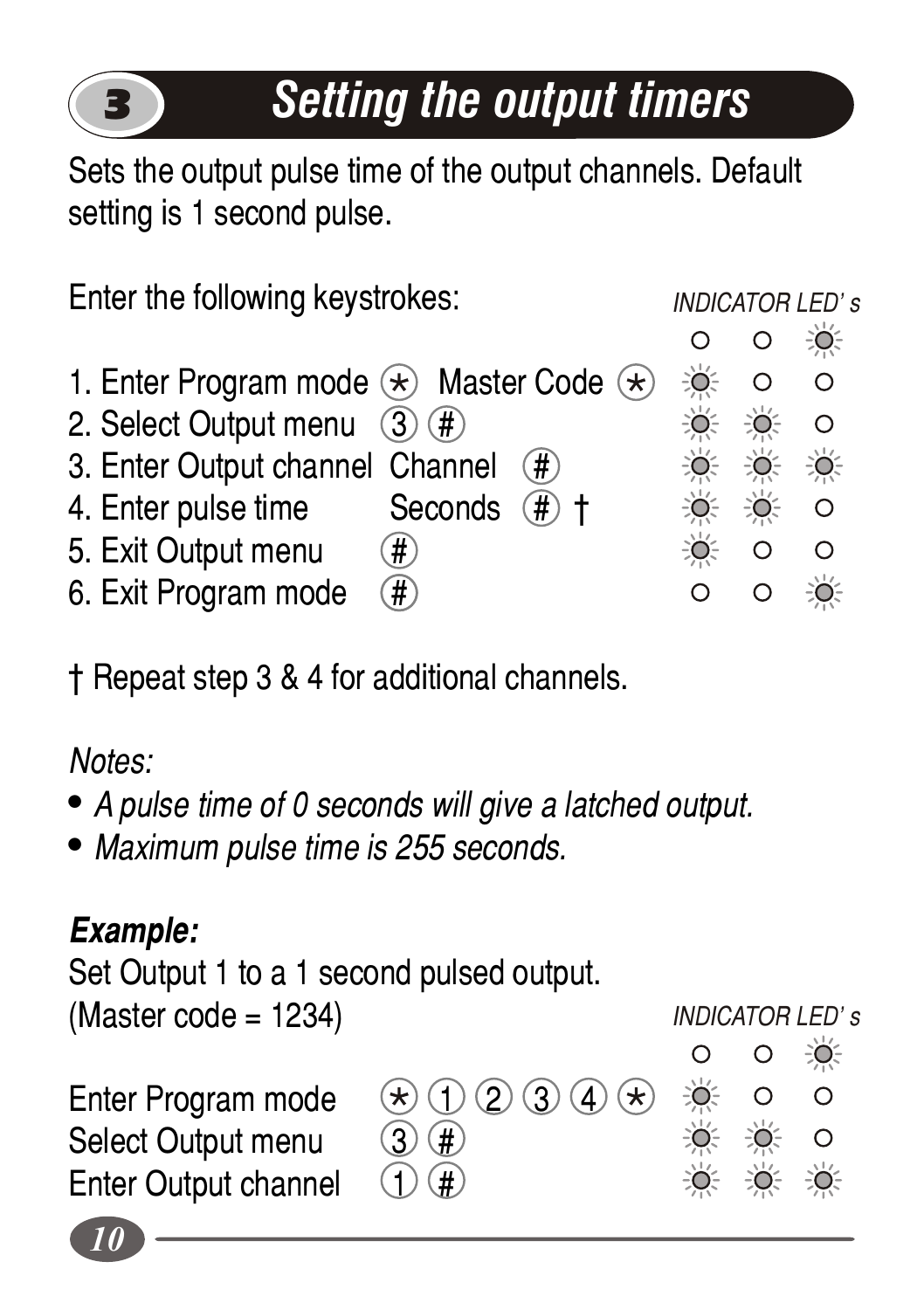| Enter pulse time  | $\left( \bigcap \left( \frac{\pi}{4} \right) \right)$ | 意 意 0                 |  |
|-------------------|-------------------------------------------------------|-----------------------|--|
| Exit Output menu  | $\left(  \right)$                                     |                       |  |
| Exit Program mode | $\left(  \right)$                                     | $0$ $0$ $\frac{1}{2}$ |  |
| Evamples          |                                                       |                       |  |

#### *Example:*

Set Output 1 to latch, Output 2 to 5s pulse, and Output 3 to 10 pulse. (Meeter endo, 1224) 1s pulse. (Master code =

Enter Program mode Select Output menu Enter Output channel Enter pulse time Enter Output channel Enter pulse time Enter Output channel Enter pulse time Exit Output menu Exit Program mode

| : 1234)                                                |                                          |                                      | <b>INDICATOR LED's</b> |
|--------------------------------------------------------|------------------------------------------|--------------------------------------|------------------------|
|                                                        | О                                        |                                      | Ŏ                      |
| $\bigcirc$ 2 $\bigcirc$ 4 $\bigcirc$<br>$\bf{(\star)}$ | $\bullet$                                | О                                    | С                      |
| $\circled{3}$<br>$\overline{\#}$                       | $\bullet$                                |                                      | O                      |
| #                                                      | 美                                        | $\frac{1}{\sqrt{2}}\sum_{j=1}^{n-1}$ | ۱                      |
| $\circledcirc$<br>#                                    | 美                                        | $\bullet$                            | O                      |
| $\circled{2}$<br>$\widehat{\boldsymbol{\#}}$           | $\frac{1}{2} \sum_{i=1}^{N} \frac{1}{i}$ | $\mathbf{Q}$                         | ۲                      |
| $\overline{6}$<br>#                                    | ۱                                        |                                      | O                      |
| G)<br>#                                                | $\bullet$                                | 美                                    | ۱                      |
| #                                                      | ۱                                        | ۱                                    | O                      |
| Ħ,                                                     |                                          | Ō                                    | O                      |
| Ħ                                                      | O                                        | Ō                                    |                        |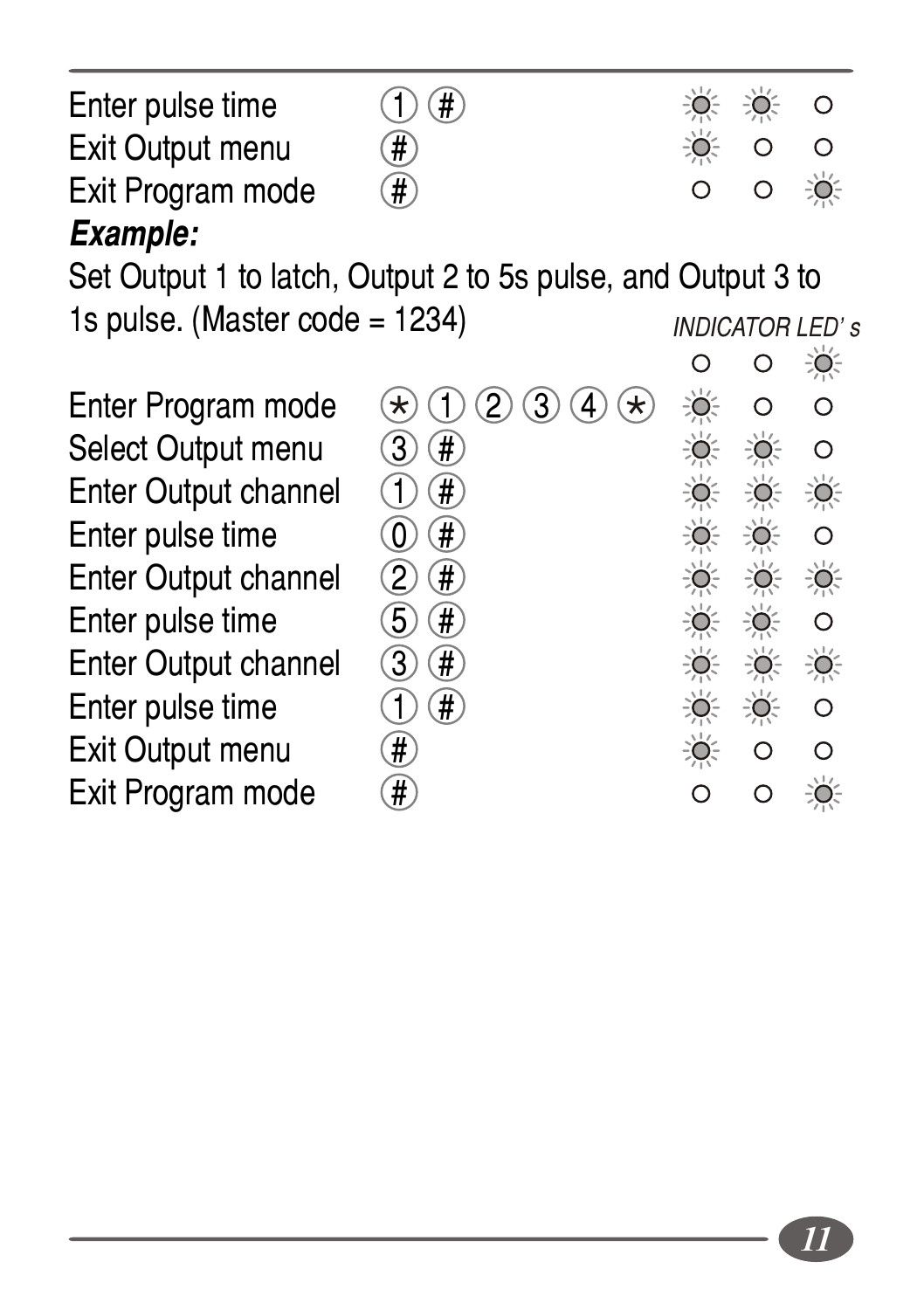# *Setting the anti-hack parameters*

Sets the number of wrong access codes the unit will accept before becoming inactive, and the time for which the unit will remain inactive. Default number of wrong codes = 3. Default  $reset time = 60 seconds$ 

Enter the following keystrokes:

*INDICATOR LED's*

- ÷ŏ. ∩  $\Omega$ 1. Enter Program mode  $\overline{\ast}$  Master Code  $\overline{\ast}$ ŏ.  $\Omega$  $\Omega$ 2. Select Lockout menu  $\widehat{A}$   $\widehat{H}$  $\Omega$ ∸⇔ 3. Enter No. of codes Wrong Codes  $#$ EÒ. 4. Enter Reset time Seconds  $#$  $\circ$  $\Omega$  $\Omega$  $\Omega$ ÷Ö.
- 5. Exit Program mode  $(\#)$

*Notes:*

4

- ! *If the Number of wrong codes is set to 0, the unit will accept an unlimited number of wrong codes.*
- ! *If the Reset time is set to 0, the unit can only be reset by removing the power.*

### *Example:*

Set Wrong Code Alarm to activate after 5 incorrect codes have been entered. Unit must reactivate after 30 seconds.  $(Master code = 1234)$ *INDICATOR LED's*÷ŏ.

Enter Program mode  $\mathcal{F}(\mathcal{F})$   $(2)$   $(3)$   $(4)$   $(\star)$ 

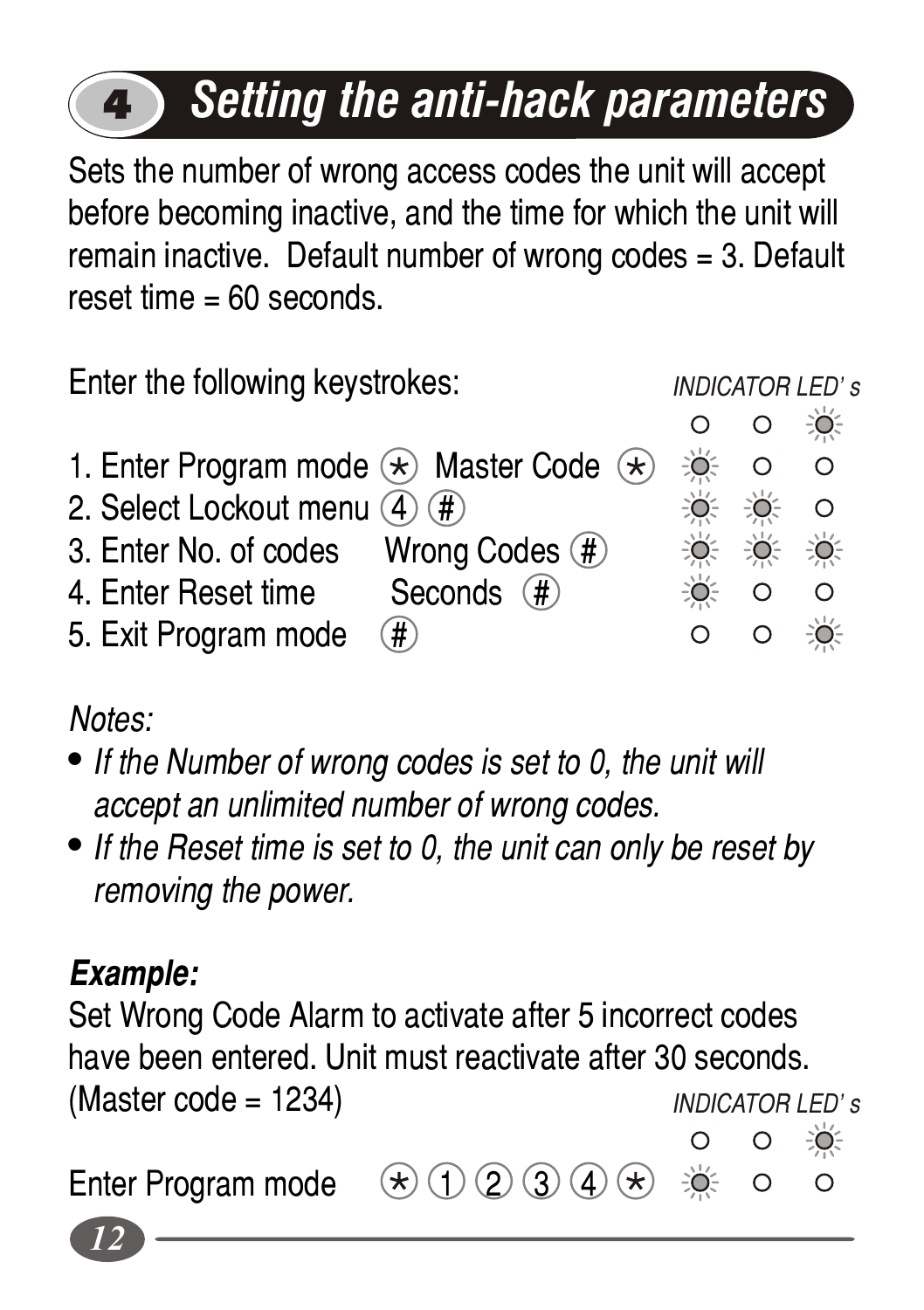| Select Lockout menu | (4)(#)                                                |       | <b>变换 0</b>        |                   |
|---------------------|-------------------------------------------------------|-------|--------------------|-------------------|
| Enter No. Of codes  | $(5)$ $($ # $)$                                       | ● 美 美 |                    |                   |
| Enter Reset time    | $\textcircled{3}$ $\textcircled{1}$ $\textcircled{1}$ |       | $\overline{0}$ 0 0 |                   |
| Exit Program mode   | $\left( $ # \right)                                   |       |                    | $O$ $O$ $\bullet$ |
|                     |                                                       |       |                    |                   |

#### *Example:*

Disable the Wrong Codes alarm feature.

 $(Master code = 1234)$ 

Enter Program mode<br>Select Lockout menu (<br>Enter No. Of codes (<br>Enter Reset time Select Lockout menu Enter No. Of codes **Enter Reset time** Exit Program mode

|                               | $\circ$       | $\circ$  | $\frac{1}{2}$ |  |
|-------------------------------|---------------|----------|---------------|--|
| $\ast$ (1) (2) (3) (4) $\ast$ | $\frac{1}{2}$ | $\circ$  | O             |  |
| $\widehat{4}$ $\widehat{4}$   | ÷Ò            |          | $\circ$       |  |
| $\overline{0}$ (#)            | $\frac{1}{2}$ | 意 美      |               |  |
| $\bigcap$ $\bigoplus$         | ÷Ò            | $\circ$  | ∩             |  |
|                               | $\circ$       | $\Omega$ | 道             |  |
|                               |               |          |               |  |

*INDICATOR LED's*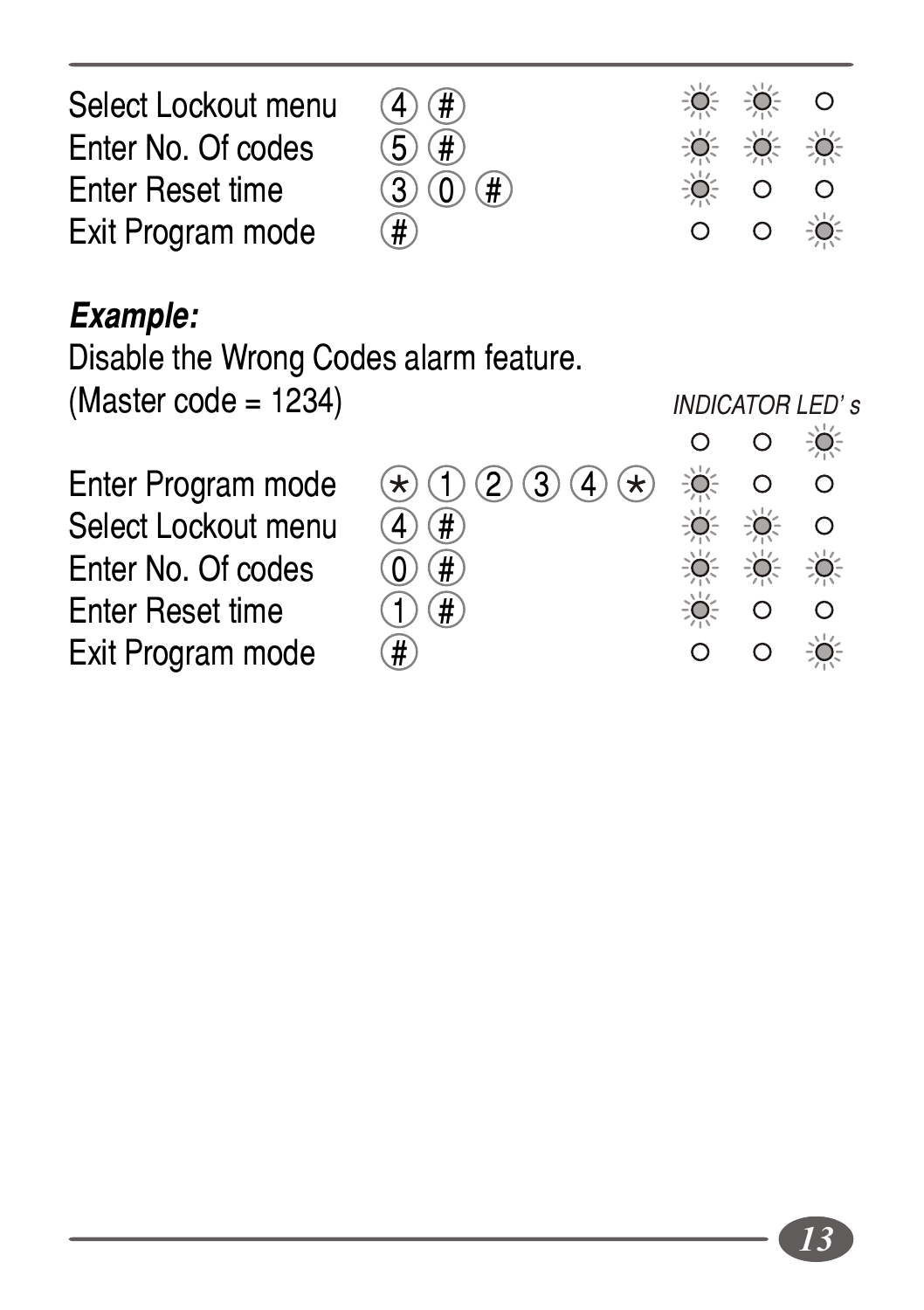# *Setting the key wipeout timer*

Sets the number of seconds for which keystrokes remain valid. This ensures that if a partial code has been entered, it is wiped out of the keypad buffer after a preset time, and must be reentered in its entirety. The clearing of the keypad buffer is indicated by the keypad back light changing from bright (active) to dim (standby). Default wipeout timer = 15 seconds.

Enter the following keystrokes:

*INDICATOR LED's* $\Omega$  $\Omega$ 

 $\Omega$ ÷ŏ. ÷ŏ.

 $\Omega$ ∹Ò⊱  $\Omega$  $\Omega$  $\Omega$ -ò  $\Omega$ 

- 1. Enter Program mode  $\langle \star \rangle$  Master Code  $\langle \star \rangle$
- 2. Select Wipeout menu  $(5)$   $(#)$ <br>3. Enter Wipeout time Seconds  $(#)$
- 3. Enter Wipeout time
- 4. Exit Program mode

*Notes:*

5

! *If the Wipeout time is set to 0, key wipeout will be disabled.*

### *IMPORTANT*

*Disabling the key wipeout timer will:*

- ! *Compromise the security of the system.*
- ! *Cause a code entry to be incorrectly recognised as a WRONG CODE if an incomplete code was previously entered.*
- ! *If key wipeout is disabled, the keypad back light will remain in bright mode.*

*14*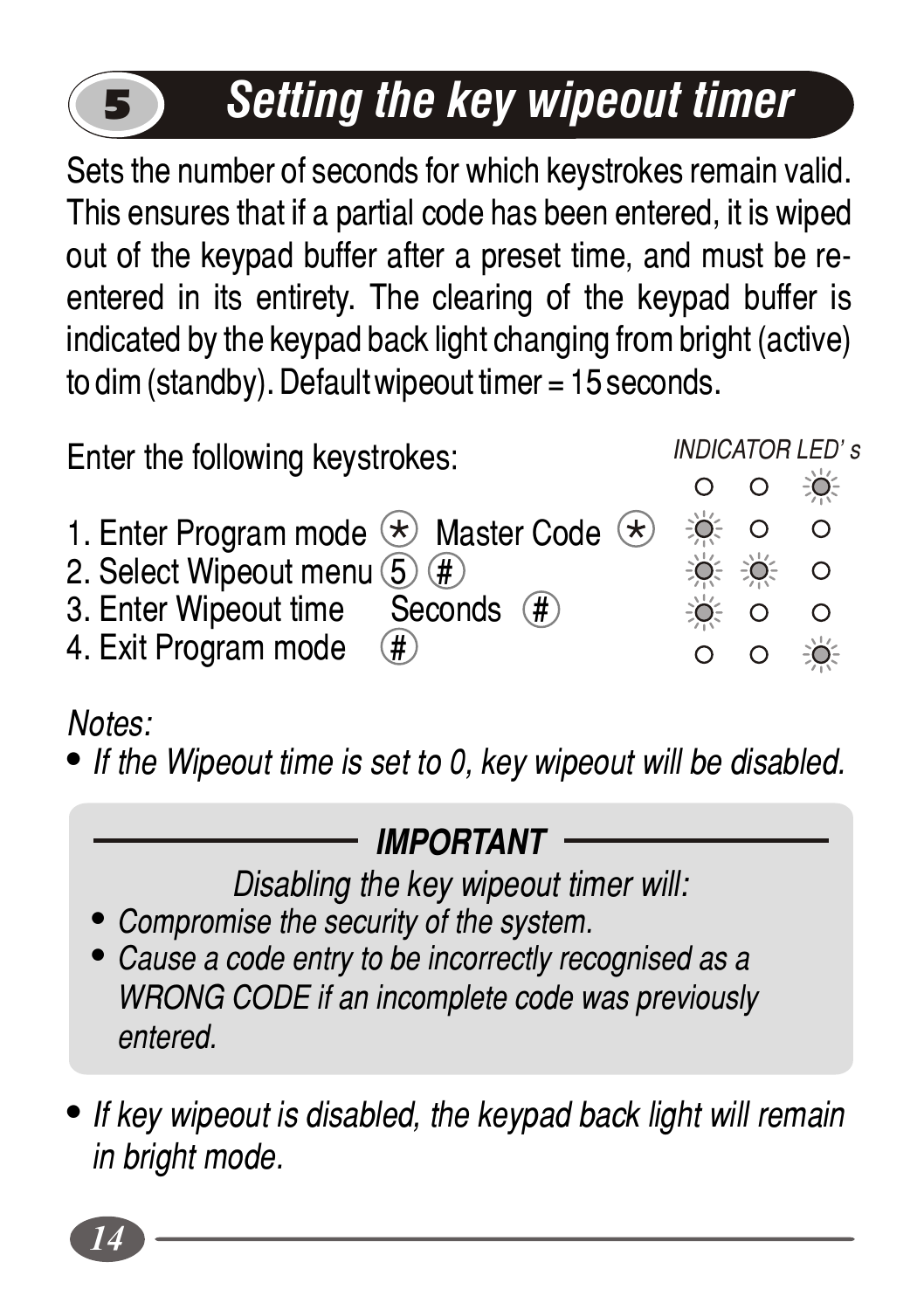*Example:*

Set the Key wipeout time to 15 seconds.

 $(Master code = 1234)$ 

*INDICATOR LED's* $\Omega$ 

÷ŏ.

 $\Omega$ 

Select Wipeout menu  $\textcircled{5} \times \textcircled{4}$ <br>Enter Wipeout time  $\textcircled{1} \times \textcircled{5} \times \textcircled{4}$ Enter Wipeout time Exit Program mode

Enter Program mode  $\mathcal{F}(\mathcal{F})$  (1) (2) (3) (4)  $\mathcal{F}$ )

#### $\frac{1}{2}$  $\Omega$  $\circ$ Ö ₩  $\circ$  $\circ$  $\circ$ 道  $\Omega$  $\Omega$

*INDICATOR LED's*

#### *Example:*

Disable the key wipeout time: (Master code = 1234)

Enter Program mode Select Wipeout menu ( Enter Wipeout time Exit Program mode

|                                       |               |         | $\sim$        |  |
|---------------------------------------|---------------|---------|---------------|--|
| $\bigstar$ 1 2 3 4 $\star$ $\ast$ 0   |               |         | ∩             |  |
| $\overline{5}$ $\overline{F}$         |               | ☀ ☀     | $\circ$       |  |
| $\overline{0}$ (#)                    | $\frac{1}{2}$ | $\circ$ | ∩             |  |
| $\left( \overline{\textbf{H}}\right)$ | Ω             | $\circ$ | $\mathcal{L}$ |  |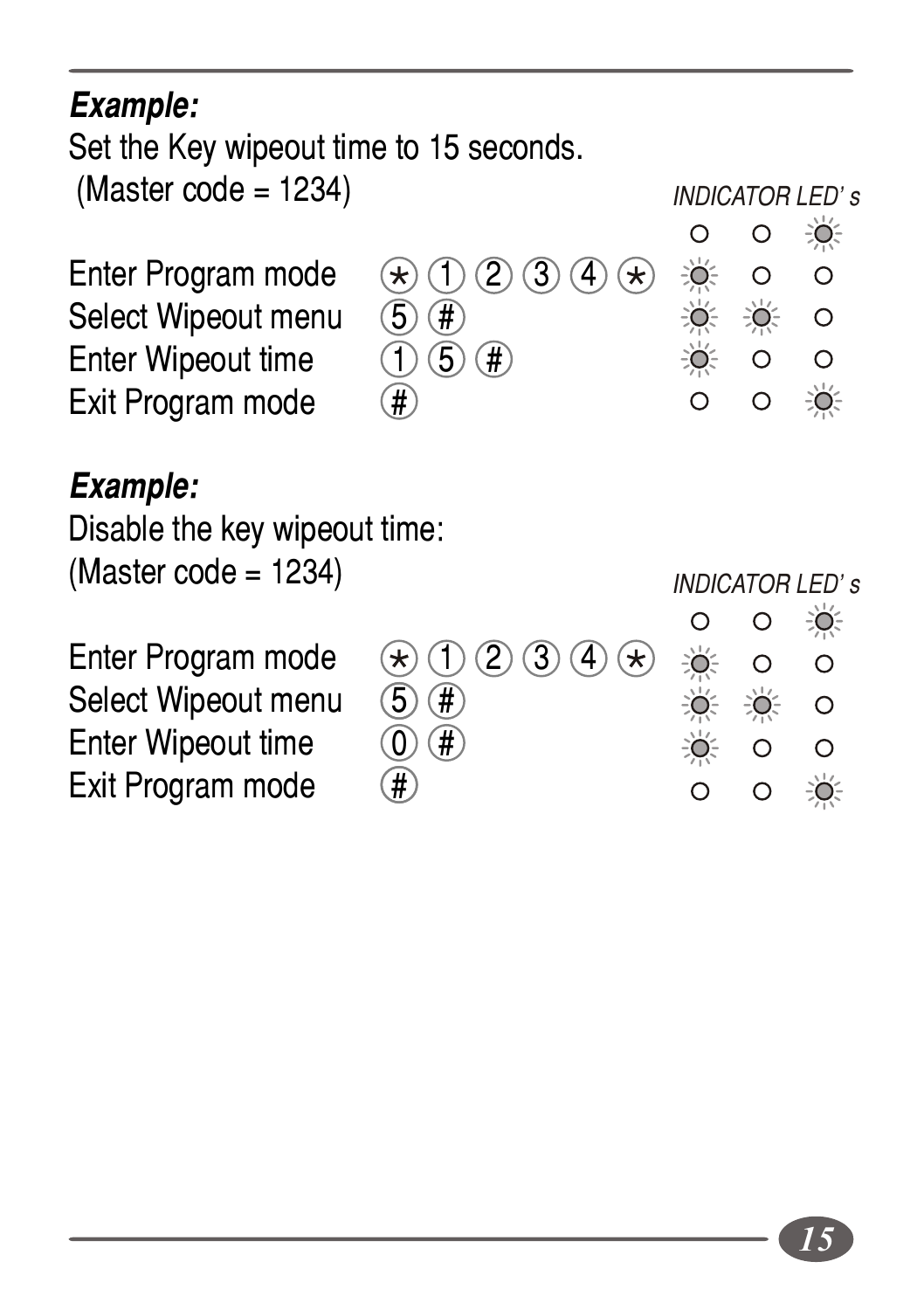# *Setting the security parameters*

Sets the conditions under which the Alarm channel (Output 3) will activate. Also sets the anti-default and tone mute features.

The following alarm conditions can be set:

### *Duress (Code + 1)(Default = off):*

6

Adding 1 to the last digit of an access code activates the unit as normal, but also activates the alarm channel. This is used if entering under duress. E.g. Access code is 1234: Entering 1235 gives access, but also activates the alarm channel.

*Alarm*  $(\star + \#)/\text{Default} = \text{off}$ : Pressing the  $\ast$  and  $\circledast$  keys simultaneously activates the alarm channel.

### *Wrong codes (Default = off):*

When the number of wrong codes is exceeded, the alarm channel is activated.

### *Anti Default feature (Default = off):*

Setting this feature prevents the master code and system parameters from being reset by the defaulting features.

### *Tone Mute feature (Default = off):*

Setting this feature turns off the audible feedback when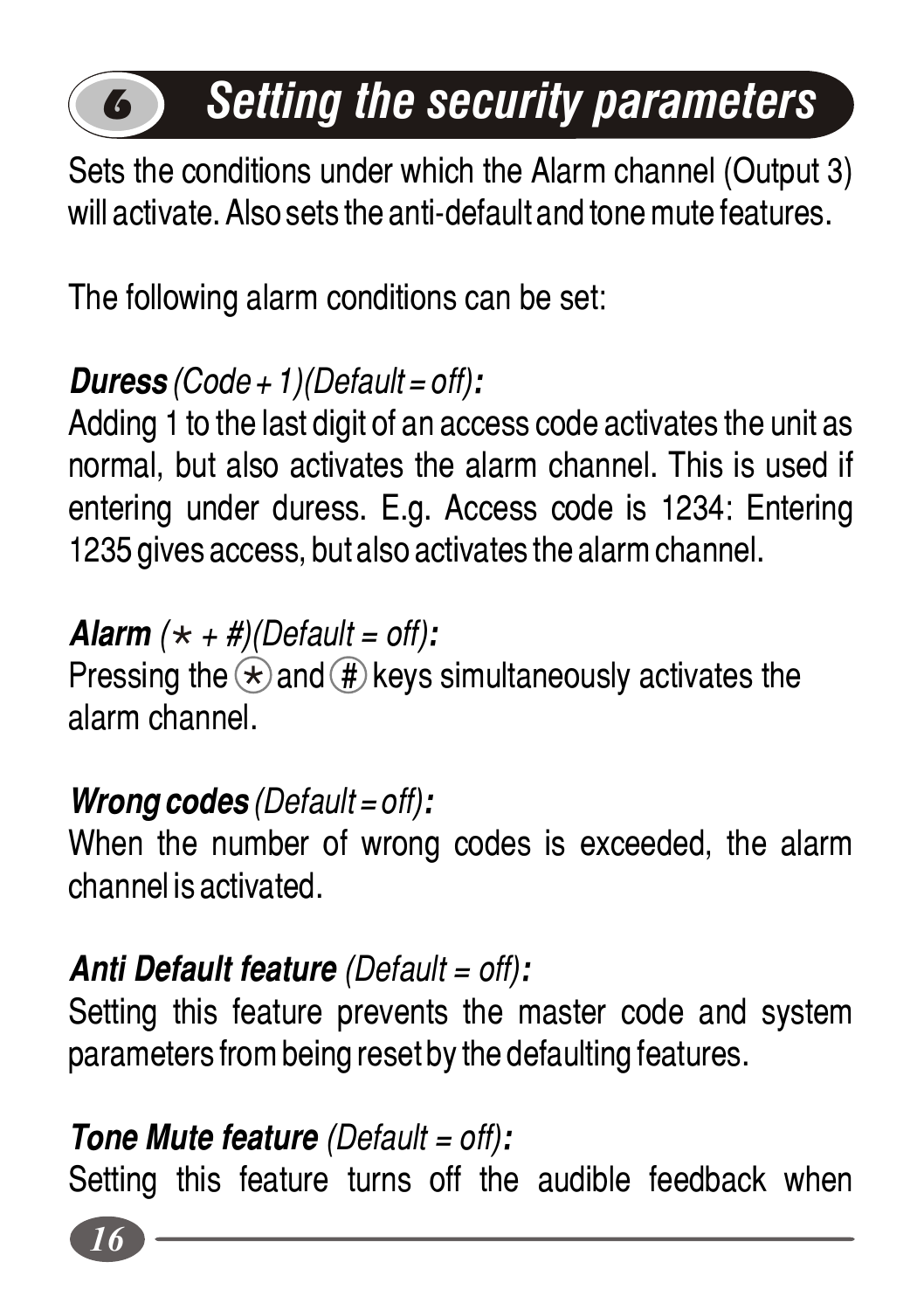entering a code. This prevents an eavesdropper from determining the number of digits in the code. Tones will still be present in programming mode.

Enter the following keystrokes:

#### *INDICATOR LED's*

|                    |                                               | U U ≂U≂               |
|--------------------|-----------------------------------------------|-----------------------|
| Enter Program mode | $\ast$ Master Code $\ast$                     | 0.00                  |
| Select Alarm menu  | $\left  \text{H} \right\rangle$<br>6          | 0.060                 |
| Set $(Code + 1)$   | $\left(  \sharp \right)$<br>$(0)$ or $(1)$ ]  | 0.060                 |
| Set $(* + #)$      | $(0)$ or $(1)$ 1<br>$\left(  \sharp \right)$  | O: 0: 0               |
| Set (Wrong Codes)  | $\left(  \sharp \right)$<br>$(0)$ or $(1)$ ]  | $O$ $O \rightarrow 0$ |
| Set Anti Default   | $(0)$ or $(1)$<br>$\left(  \sharp \right)$    | $\Omega$              |
| Set Tone Mute      | $(0)$ or $(1)$ 1<br>$\left( \pmb{\#} \right)$ | -о∈о<br>$\circ$       |
| Exit Program mode  | $\overline{\#}$                               |                       |

#### *Note:*

 $\bullet$   $\circ$   $\circ$   $\circ$   $\circ$  *turns function off,*  $\circ$  $\circ$  *turns function on,*  $\circ$  *leaves function unchanged.*

### *Example:*

Enable alarm on Code+1. Clear all other functions.  $(Master code = 1234)$ 

*INDICATOR LED's* $O$   $O \rightarrow 0$ Enter Program mode  $\quad$  Master Code  $\leftarrow$  $\circ$   $\circ$   $\circ$ Select Alarm menu  $\bigcirc$   $\bigcirc$   $\bigcirc$ ≐്≐്് റ

Set  $(Code + 1)$ 

*17*

 $0.06$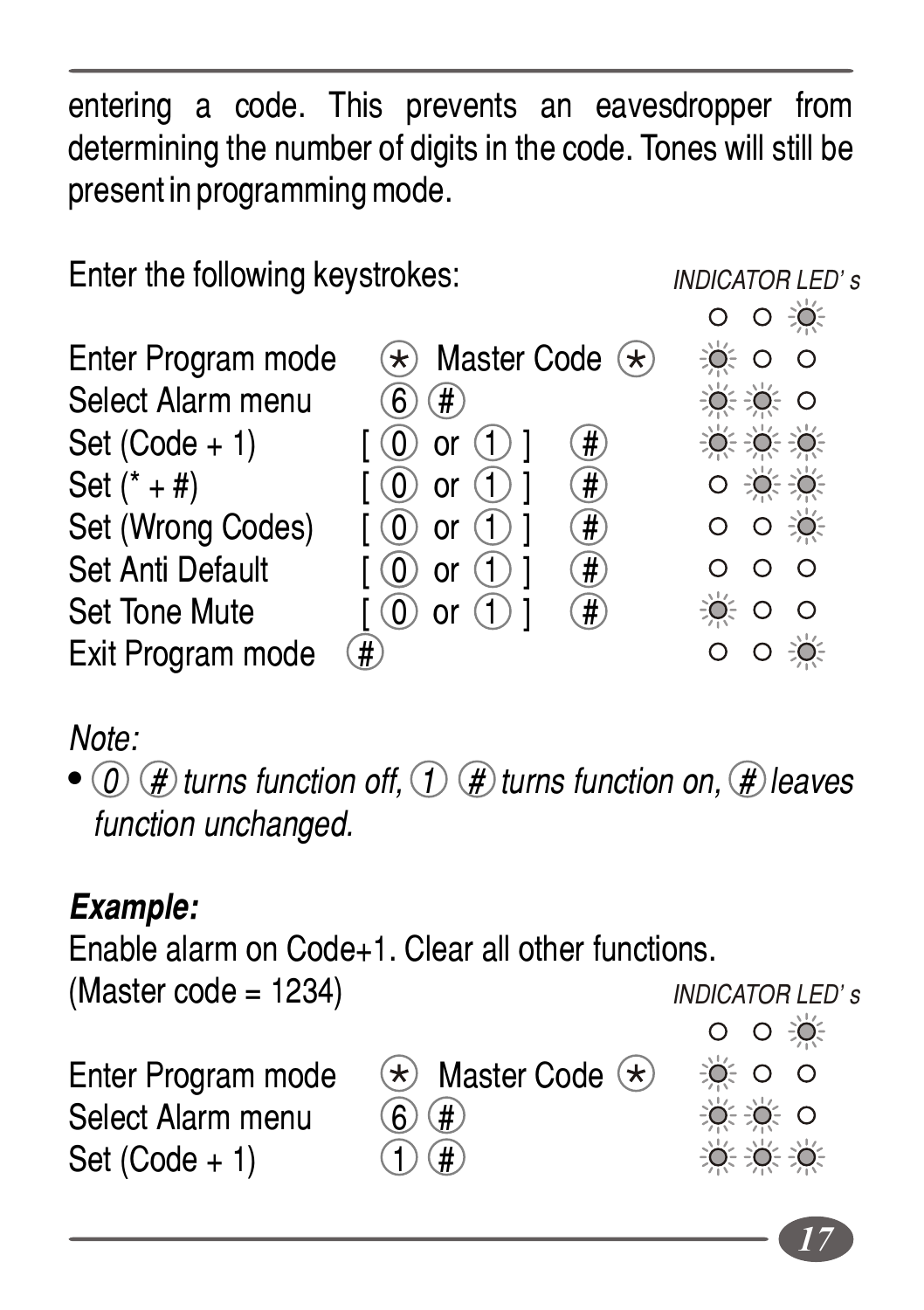| Clear $(* + #)$     | (0)(# )                  | $0 + 0 + 0$           |
|---------------------|--------------------------|-----------------------|
| Clear (Wrong Codes) | $\textcircled{1}$        | $O$ $O \rightarrow O$ |
| Clear Anti Default  | $\textcircled{1}$        | 000                   |
| Clear Tone Mute     | $(0)$ $(f)$              | 0.00                  |
| Exit Program mode   | $\left(  \sharp \right)$ | $O$ $O \rightarrow O$ |

#### *Example:*

Set Alarm on Wrong Codes. Set Tone Mute. Leave all other functions unchanged. *INDICATOR LED's*

 $(Master code = 1234)$ 

Select Alarm menu  $\bigcirc$   $\oplus$   $\oplus$ <br>Skip (Code + 1)  $\oplus$ <br>Skip (\* + #)  $\oplus$ <br>Set (Wrong Codes)  $\oplus$   $\oplus$ <br>Skip Anti Default  $\oplus$ <br>Set Tone Mute  $\oplus$   $\oplus$ <br>Exit Program mode  $\oplus$  $skip (Code + 1)$ Skip  $(* + #)$ Set (Wrong Codes) Skip Anti Default Set Tone Mute Exit Program mode

Enter Program mode  $\quad$  Master Code  $\leftarrow$  $\odot$   $\circ$   $\circ$  $0.0600$ **OC DC DC**  $0.305305$ o o ∛ó€  $\Omega$  $\Omega$  $-0.00$  $O$   $O \n\rightarrow$ 

 $O$   $O \ge 0$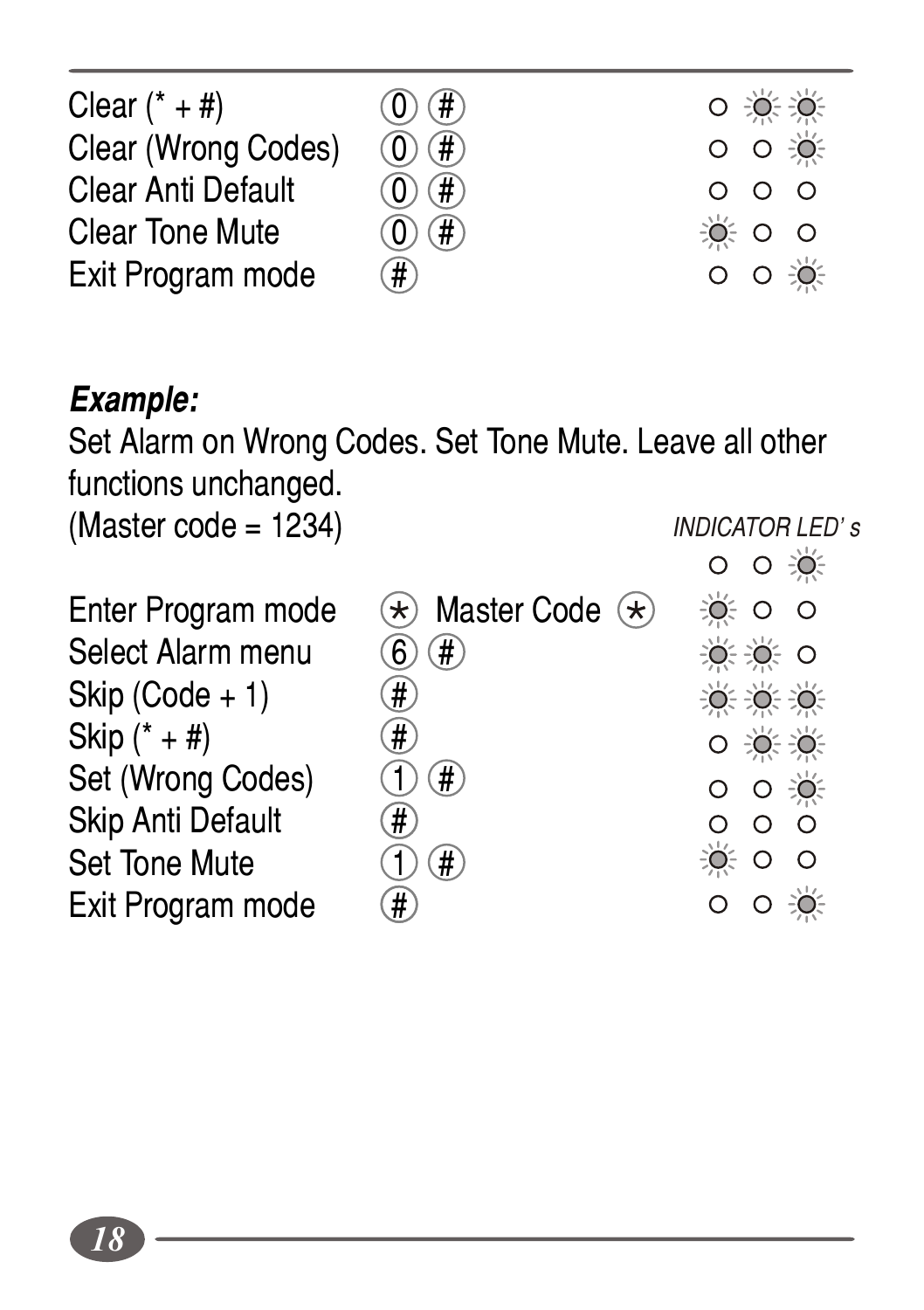# *Backing up the unit*

Backs up all the user access codes as well as system settings to the optional CP108 Backup Memory Module. This allows the system to be easily restored in the unlikely event of system failure.

### *Procedure for backing up the unit:*

Remove power. Plug the CP108 into the socket provided. Reapply power. All three LEDs will now be on. Press  $\bigcirc$  on the keypad. The GREEN LED will begin to flash, indicating that the memory is being backed up. When the backup is complete, a beep will be heard, and the YELLOW and GREEN LEDs will turn off. Remove the Memory Module, and keep it in a safe place.

*Note:*

! *Backing up to a Memory Module will overwrite any information that was previously contained in that Memory Module.*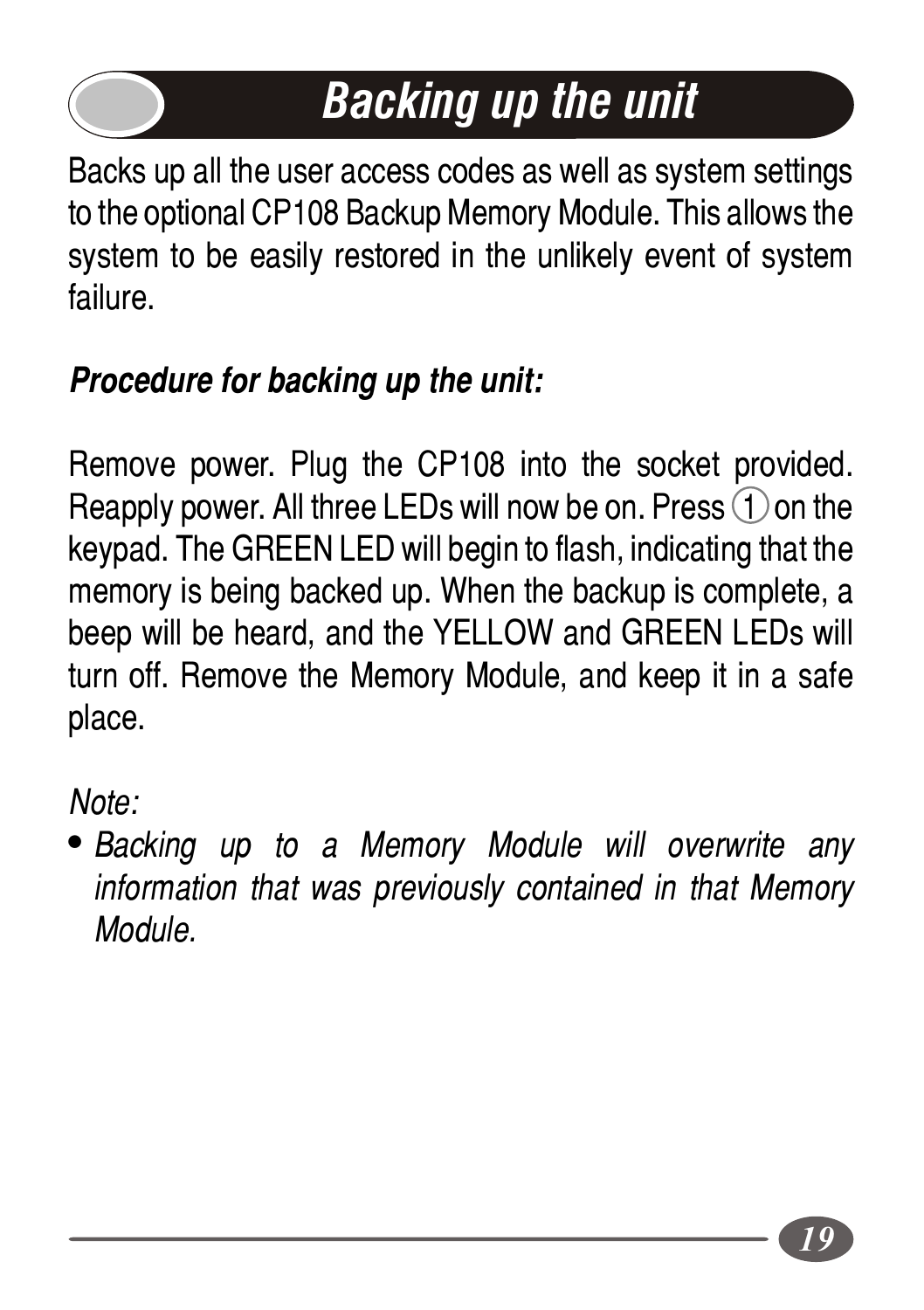

# *Restoring the unit*

Restores all the user access codes as well as system settings from the optional CP108 Backup Memory Module.

### *Procedure for restoring the unit:*

Remove power. Plug the CP108 into the socket provided. Reapply power. All three LEDs will now be on. Press  $\circled{3}$  on the keypad. The YELLOW LED will begin to flash, indicating that the memory is being restored. When the restore is complete, a beep will be heard, and the YELLOW and GREEN LEDs will turn off. Remove the Memory Module, and keep it in a safe place.

*Note:*

! *Restoring from a Memory Module will overwrite any information that was previously contained in the SmartGUARD unit. In addition, the master code will be reset to 1234.*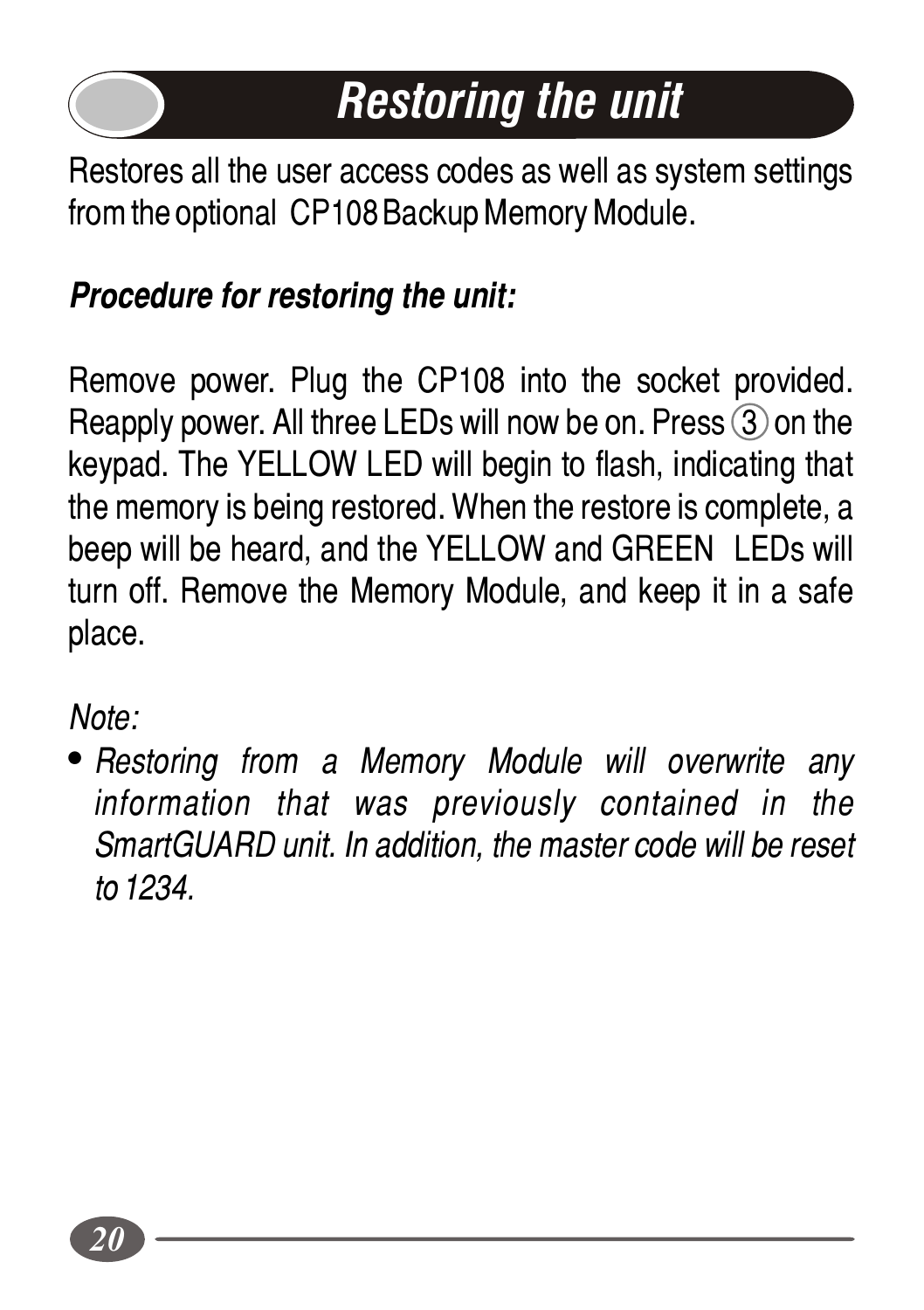# *Defaulting the unit*

Both the master code and the system parameters (timers, alarm functions etc.) can be reset to factory defaults. This is useful when the master code has been forgotten, or the system parameters are in an unknown state.

### *Defaulting the Master Code:*

Remove power. Re-apply power while holding the  $\bigcap$  key down for 2 seconds. A beep will then follow, indicating that the master code has been reset to 1234.

### *Defaulting the System Parameters:*

Remove power. Re-apply power while holding the  $(2)$ &  $(3)$  keys down for 2 seconds. A beep will then follow, indicating that the system parameters have been reset to the following factory defaults:

| 1s pulse |
|----------|
| 3        |
| 60s      |
| 15s      |
| All OFF  |
|          |

*NOTE:*

! *Defaulting is not possible if the anti-default option has been set (see page 16). In this case, if the master code has been*  lost, the system must be restored from a backup to reset the *master code to 1234.*

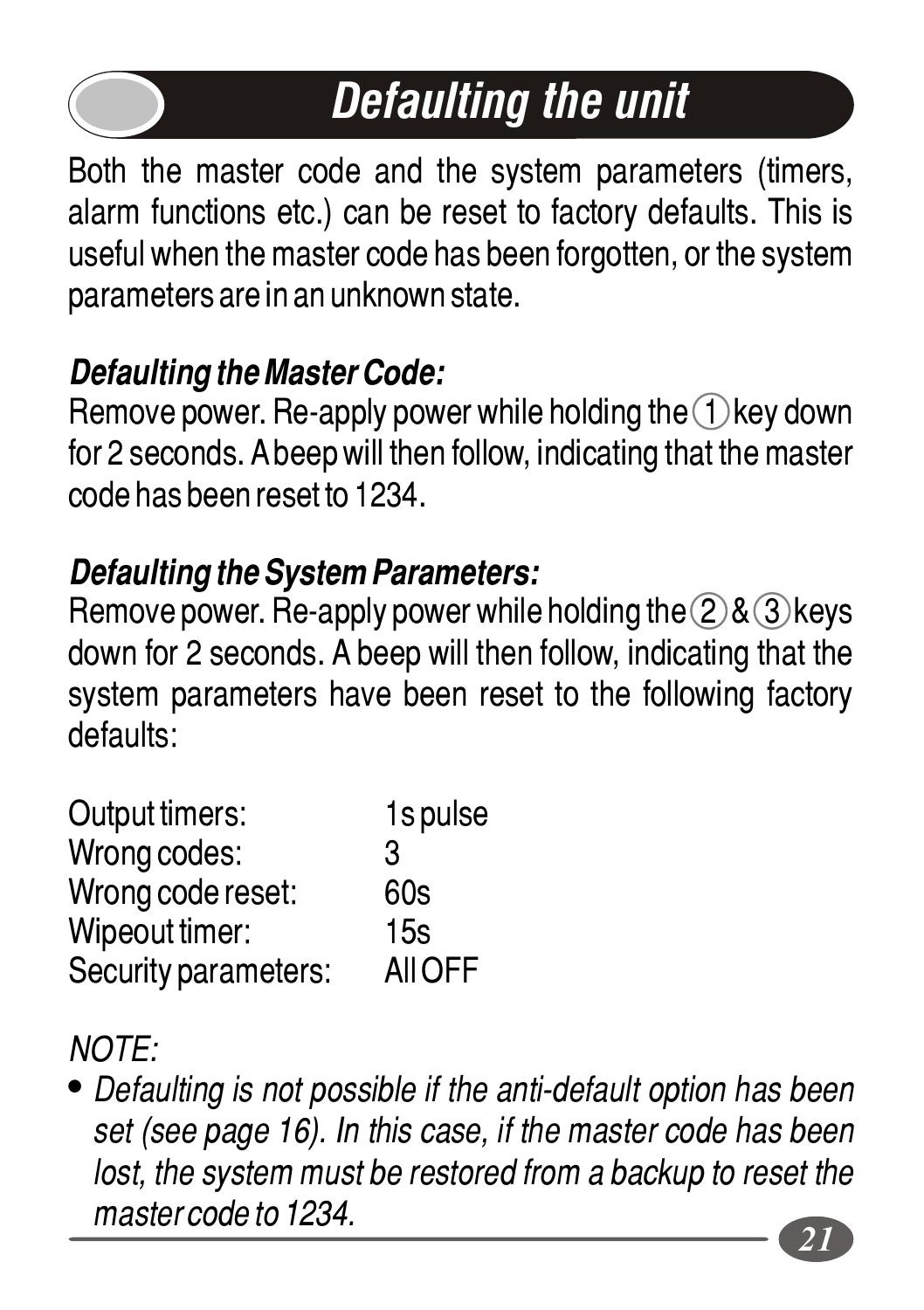# *Typical Mounting Instructions:*

*SELF ADHESIVE RUBBER PADS*

*2*

- 1. Remove retaining screw cover and screws.
- 2. Insert screwdriver blade into groove provided between the cover and back panel. Lever screwdriver forward to separate cover and back panel.
- 3. Fix the self adhesive rubber pads into the recesses provided on the rear panel.

*1*

4. Attach the rear panel to the mounting surface/gooseneck with the supplied mounting screws provided. Be sure to seal all mountings with silicone sealant.  $\begin{array}{c} \parallel \hspace{-.08in} \parallel \hspace{-.08in} \parallel \hspace{-.08in} \parallel \hspace{-.08in} \parallel \hspace{-.08in} \parallel \hspace{-.08in} \parallel \hspace{-.08in} \parallel \hspace{-.08in} \parallel \hspace{-.08in} \parallel \hspace{-.08in} \parallel \hspace{-.08in} \parallel \hspace{-.08in} \parallel \hspace{-.08in} \parallel \hspace{-.08in} \parallel \hspace{-.08in} \parallel \hspace{-.08in} \parallel \hspace{-.08in} \parallel \hspace{-.08in} \parallel \hspace{$ 

> *MOUNTING SCREW*

*4*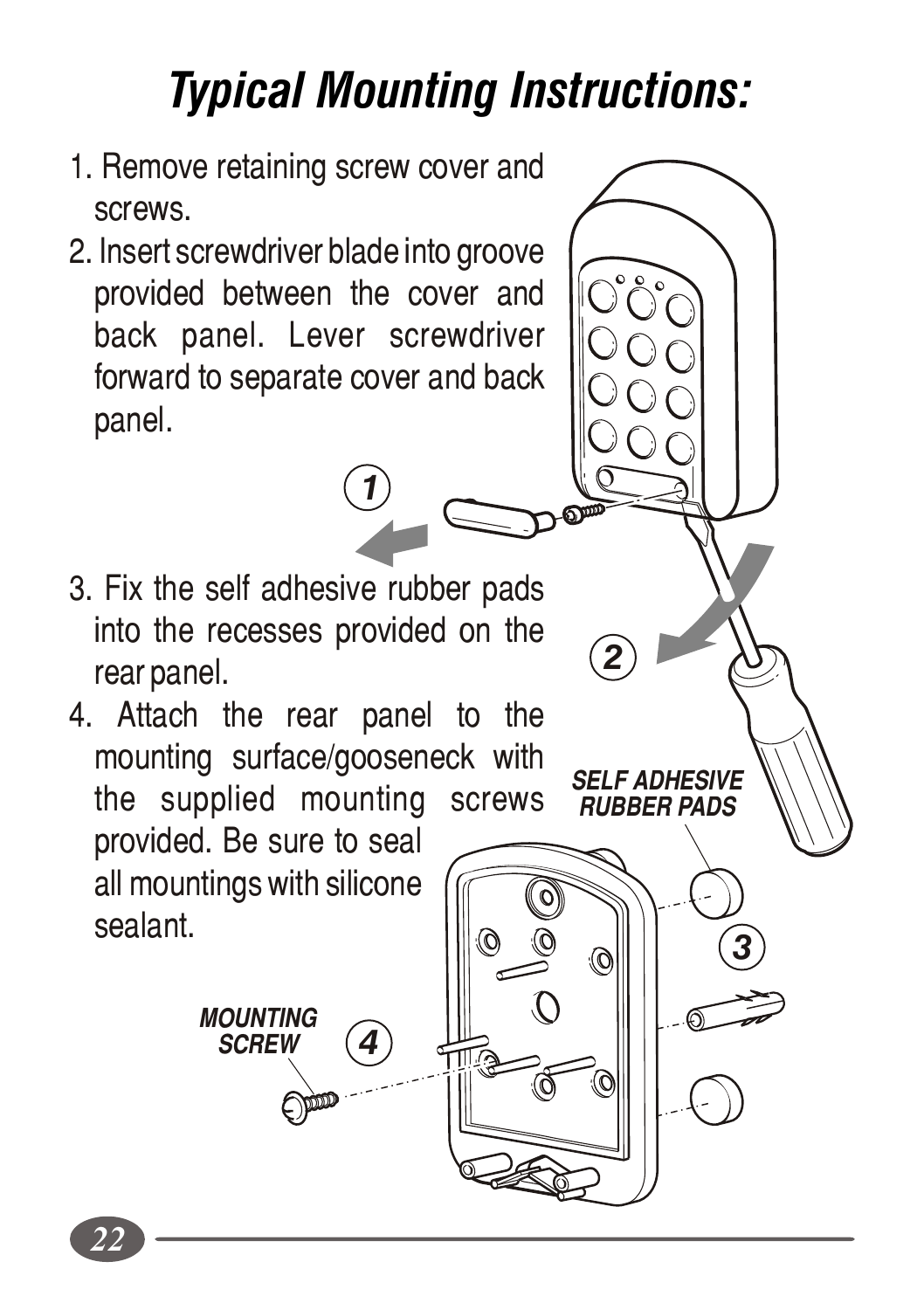

- 1. In the case of the wiring being mounted externally, knock out the tab in the base of the cover (1) to allow the cable to pass through.
- 2. If the keypad is to be mounted on a gooseneck, or if the cable must pass through the centre of the back panel, knock out the tab (2).
- 3. In both the above cases, ensure the cable entry points are sealed with silicon sealant.

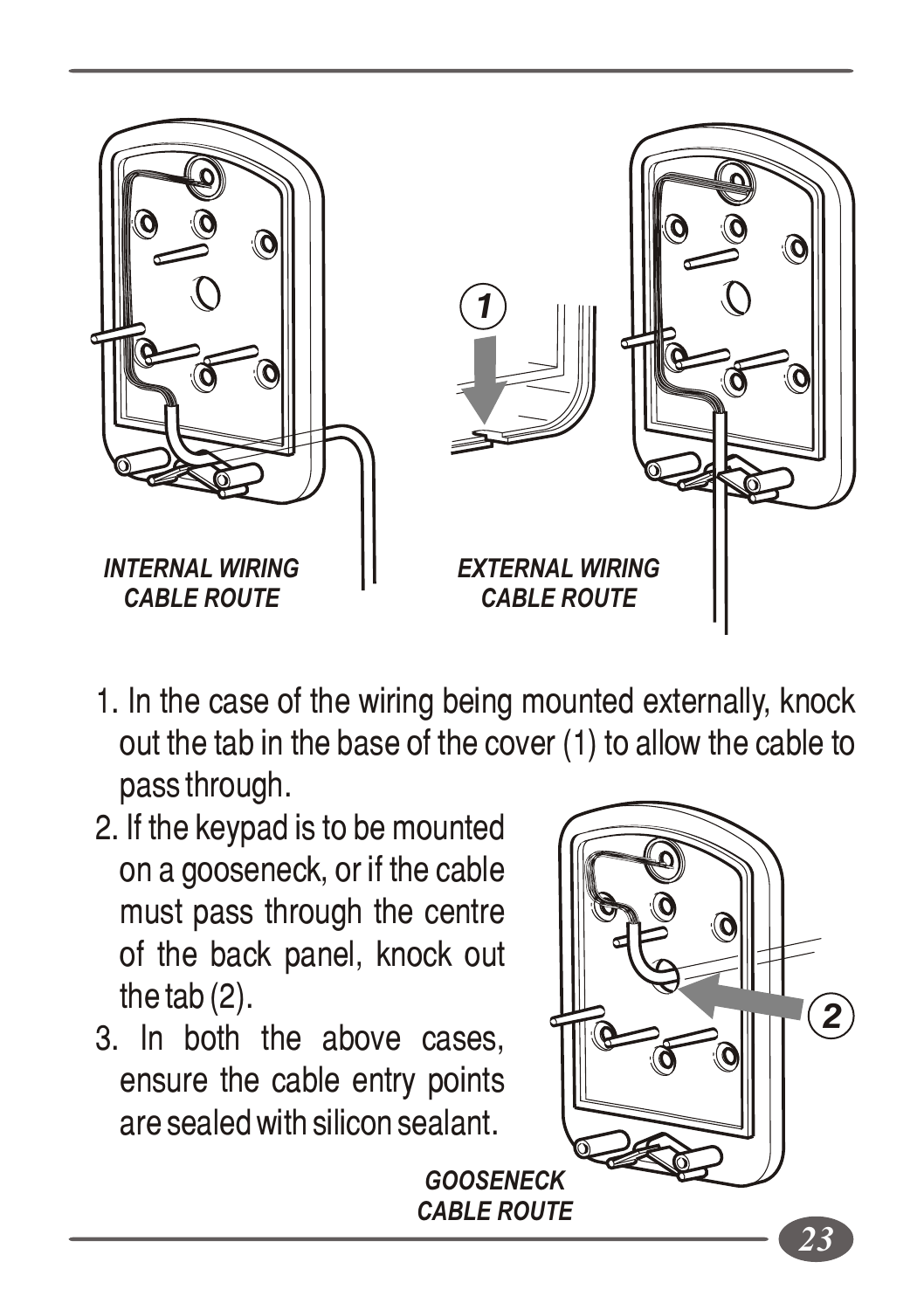## *Fitting the optional anti-tamper switch*

- 1. Solder the wires from an alarm system to the relevant contacts on the anti-tamper switch.
- 2. Slide the anti-tamper switch into the switch carrier. Ensure that the retaining pins in the switch carrier pass through the matching holes in the switch.
- 3. Slide the switch and carrier assembly into the grooves provided in the keypad cover.

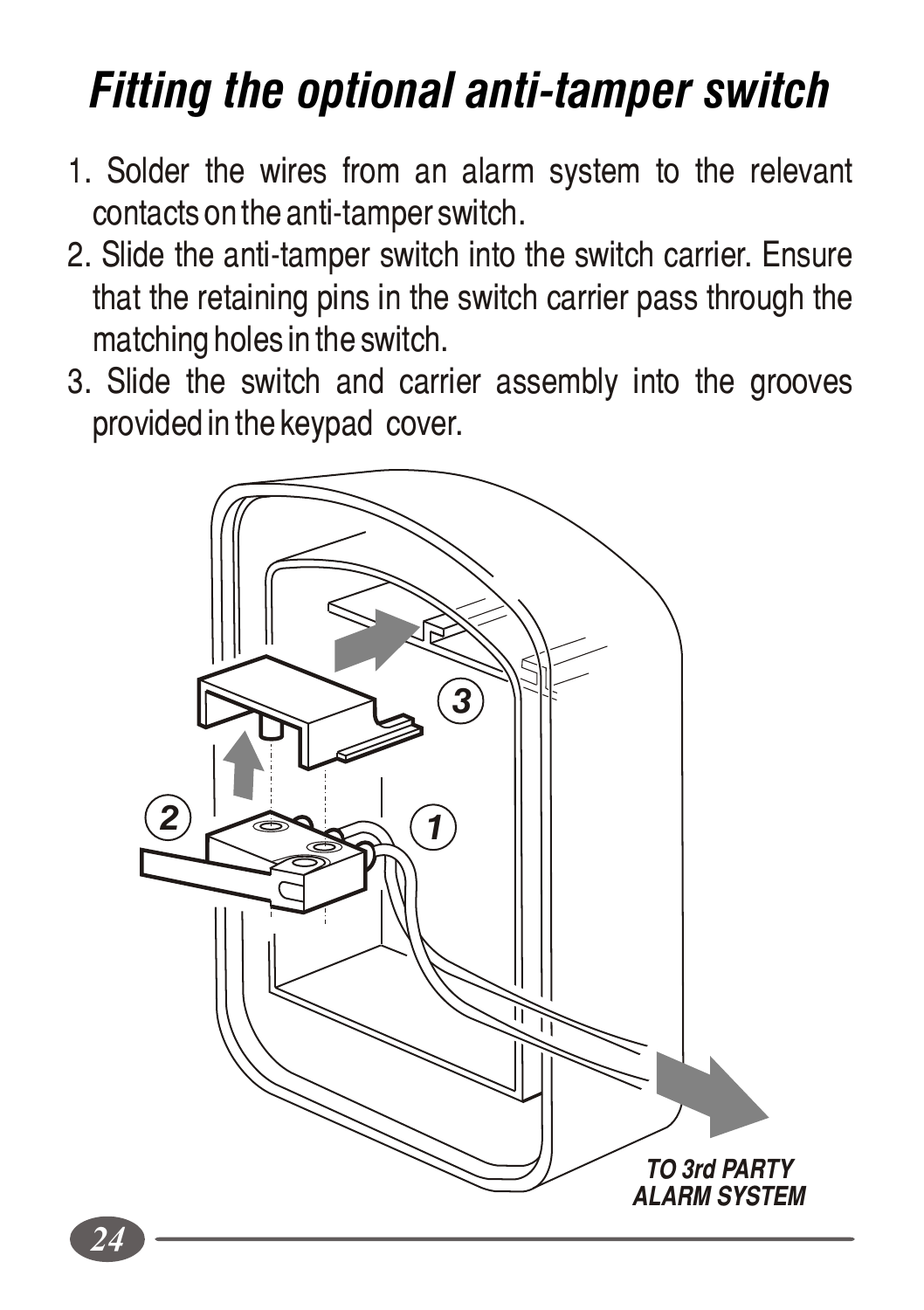## *Typical Connection Diagram:*

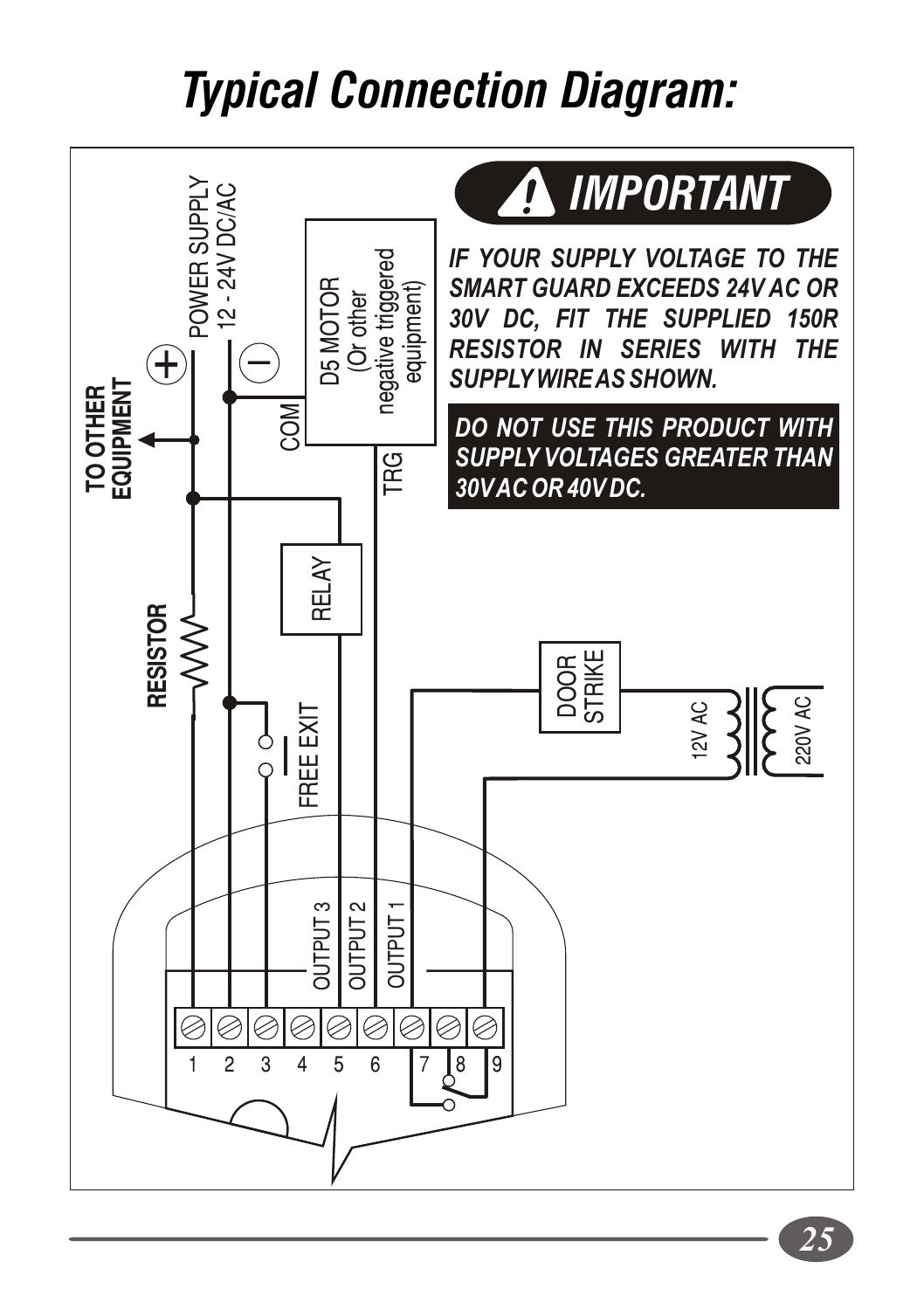## *Glossary*

### *ACCESS CODE*

The code number the user will enter to gain access. It can range in length from 1 to 10 digits.

### *ADDRESS / USER ADDRESS*

The location where the user's code is stored in the keypad memory. It can be any number between 1 and 999. It should be recorded, allowing the user code to be removed from the memory later if necessary.

### *MASTER CODE*

The code number required for programming the keypad. It is stored in user address 0. THE DEFAULT MASTER CODE OF A NEW UNIT IS 1234. *FOR SECURITY REASONS, THE INSTALLER SHOULD CHANGE THIS CODE AT THE TIME OF INSTALLATION*. Refer to page 5 for instructions on how to change the master code.

#### *ENTER KEY #*

In order to gain access, the user code must be followed by a #.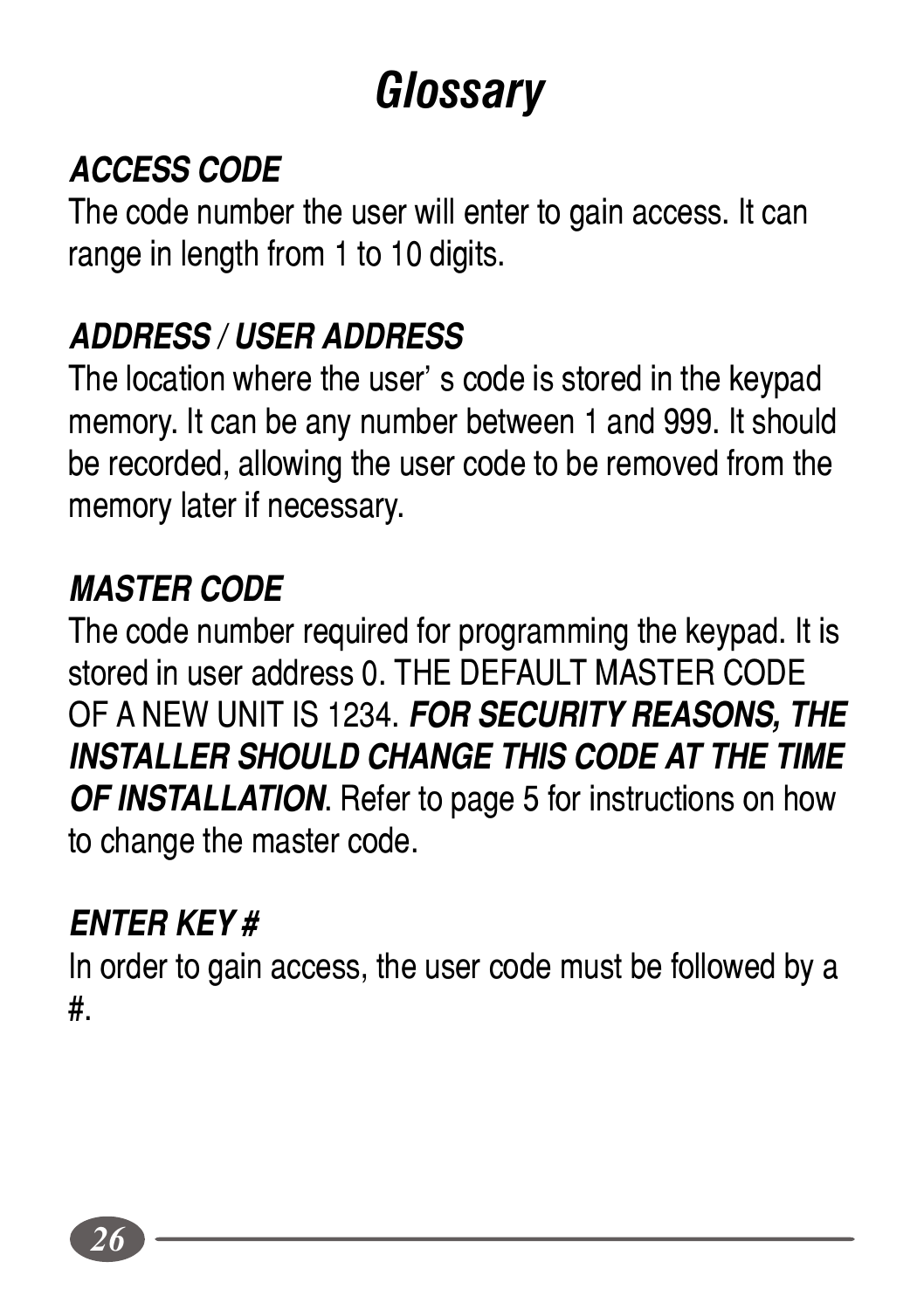### *Installation Information:*

Complete the *INSTALLATION INFORMATION* above for future reference. Keep this manual in a secure place.

For your convenience you will find an *ADDRESS REGISTER* included in your SmartGUARD packaging. Use this *ADDRESS REGISTER* to record which addresses have been assigned, their access code and which output will be activated by that address.

#### KEEP THE ADDRESS REGISTER IN A SECURE PLACE

The supplied Address Register will record the first 500 addresses, from 0 to 499. Should you require a second Address Register to record the next 500 addresses, i.e. address 500 to 999, please contact your nearest CENTURION SYSTEMS branch or distributor.